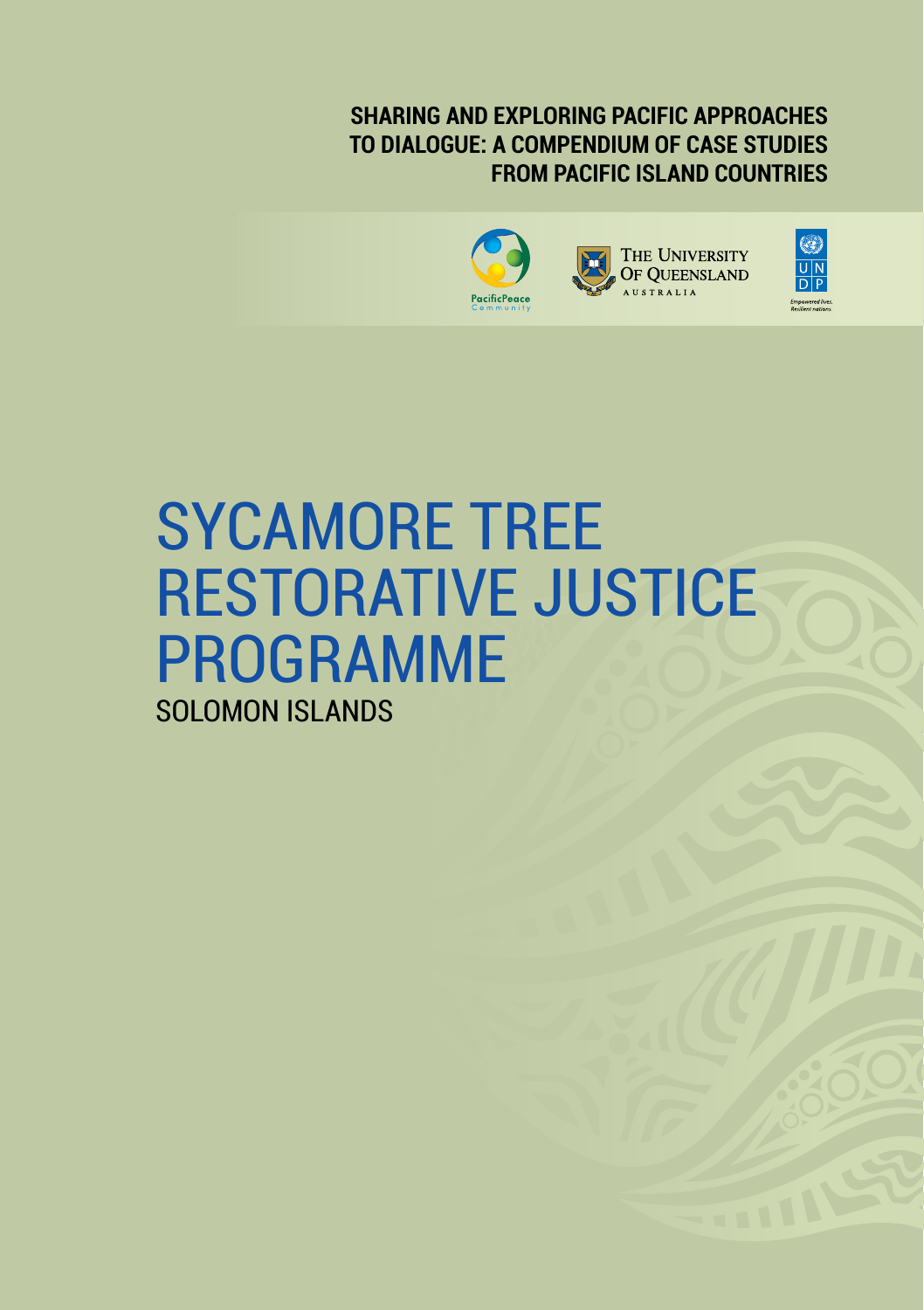**UNDP Pacific Centre** 



Title: Sycamore Tree Restorative Justice Programme: Solomon Islands

#### By:

Morgan Brigg, Wren Chadwick and Cody Griggers - University of Queensland Simon Mannie, Sycamore Tree Janet Murdock, Program Specialist and Tracy Vienings, CPR Team Leader – UNDP

Edited by: Jennifer Namgyal, UNDP Gender and Knowledge Management Specialist.

With special acknowledgement to the Sycamore Tree and Prison Fellowship International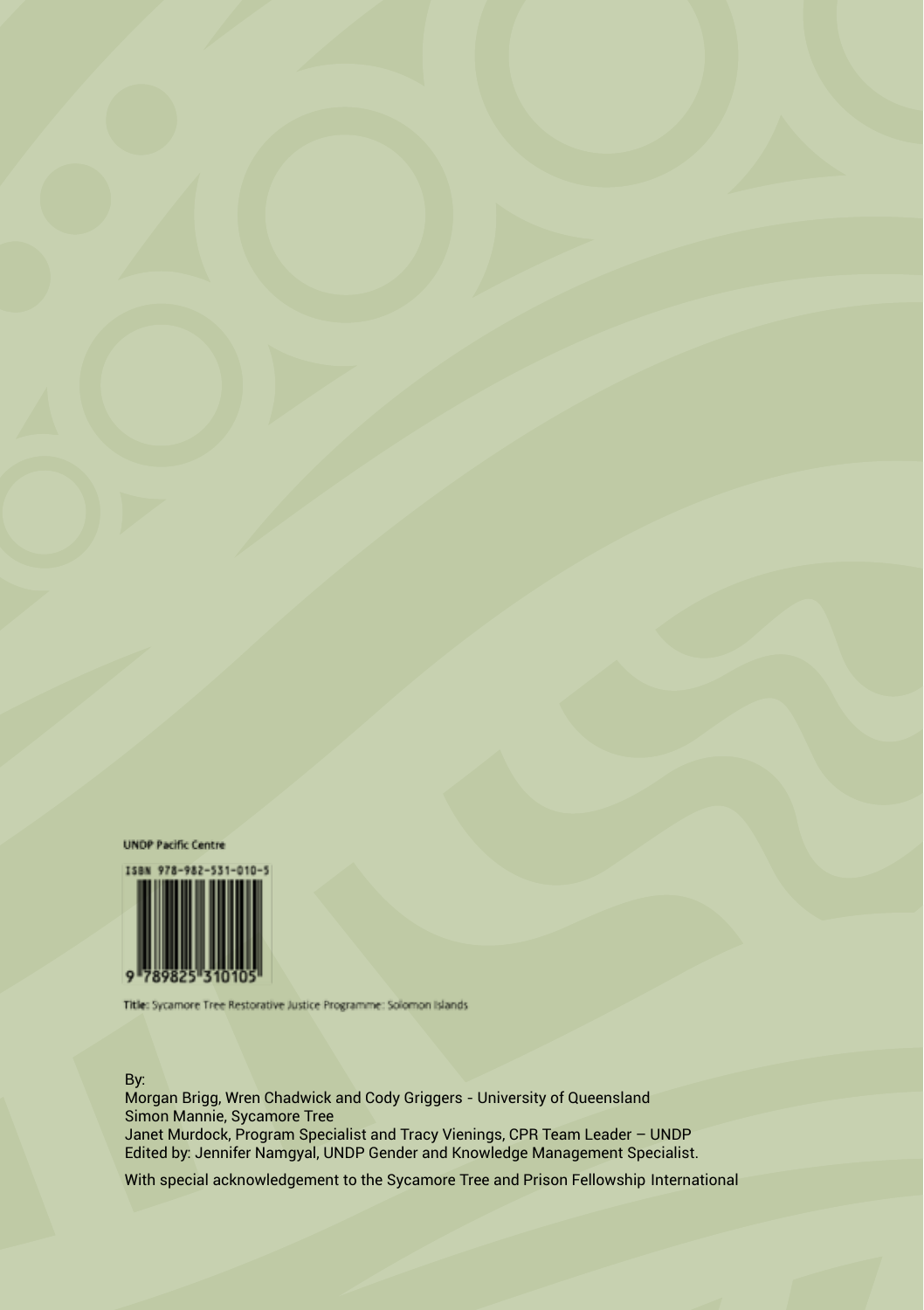# SYCAMORE TREE Restorative Justice **PROGRAMME** Solomon Islands

### **Summary**

The Sycamore Tree Restorative Justice Programme was borne out of recognition that an emphasis on rule of law and punitive justice was not addressing the need for Solomon Islands communities fragmented by conflict to restore broken ties and relationships. This case study traces the evolution of Sycamore Tree from its origins as a prisoner-victim counselling programme to a broader reconciliation project bringing together former warring factions and militant leaders, assessing its ability to blend an introduced model of psychosocial counselling with traditional reconciliation ceremonies based on Solomon Islands kastom.

sycamore T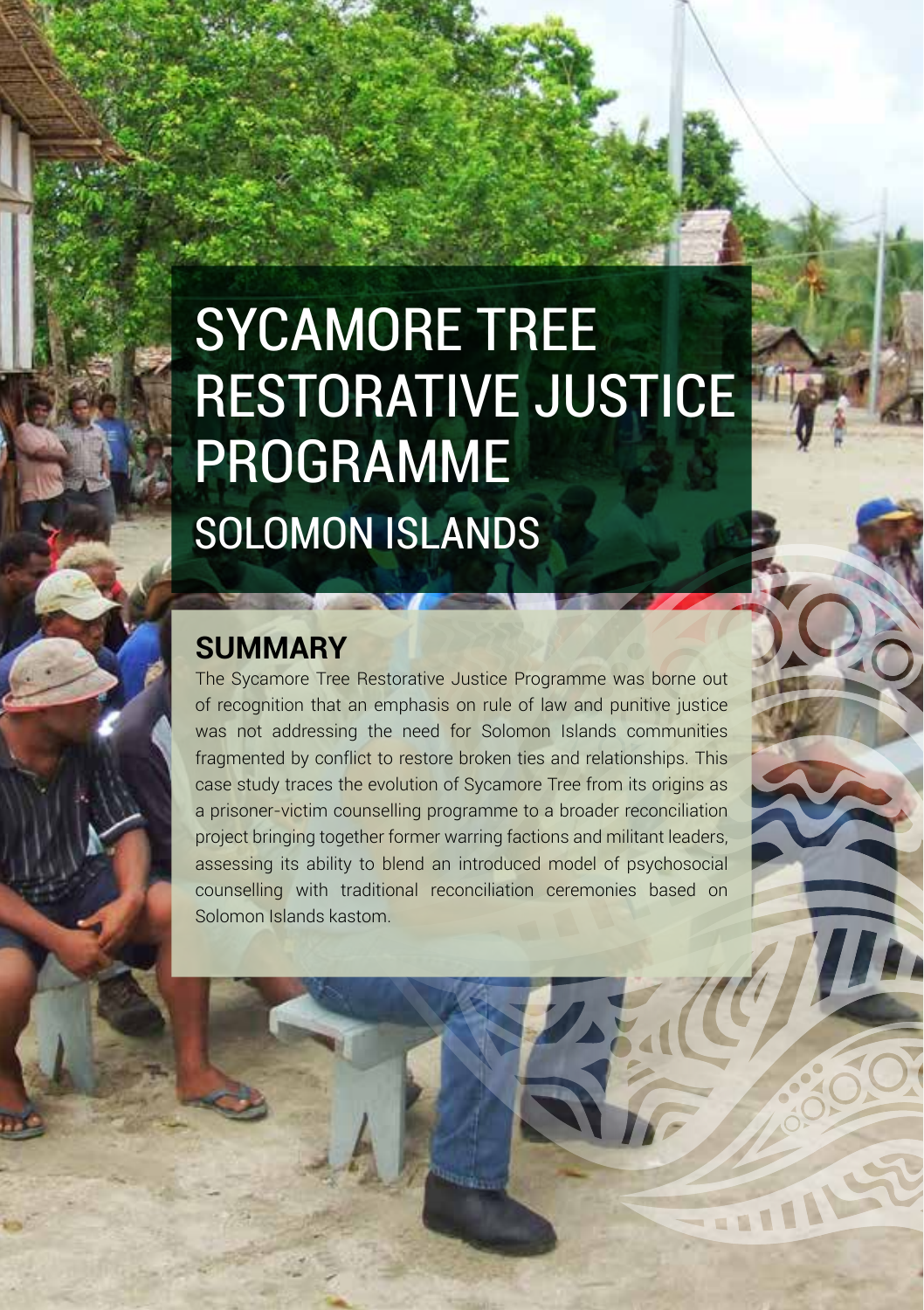## **1. CONTEXT**

At the height of the conflict known as the 'Tensions' that played out from 1998-2003 in Solomon Islands, small arms battles between warring factions (primarily the Isatabu Freedom Movement [IFM] and the Malaitan Eagle Force [MEF]) were frequently taking place, while raids led by the Royal Solomon Islands Police Force (RSIPF) were carried out on communities said to be harbouring militants. By the end of the conflict, lives had been lost, countless acts of violence had been committed, property destroyed and populations displaced or disenfranchised from their homes and land. Communal bonds – so important in Solomon Islands society – had also been ripped apart, leaving society fragmented, and with a great deal of inter-personal and inter-communal animosity remaining. The Regional Assistance Mission to Solomon Islands (RAMSI) restored order to Solomon Islands in 2003, with a key plank of the intervention - the law and justice response – leading to former adversaries being imprisoned together.

In response and building on shared principles of Christian faith, collaboration between the international NGO Prison Fellowships International (PFI) and Solomon Islands church peak bodies led to the establishment of a group called Prison Fellowship Solomon Islands (PFSI). PFSI approached the Corrections Service of the Solomon Islands (CSSI) about introducing the Sycamore Tree programme to Solomon Islands prisons. The CSSI Programmes Team agreed in 2008, recognizing that building on shared principles of Christian faith, with its emphasis on reconciliation and forgiveness, could be a useful component of prisoner rehabilitation programming. The Sycamore Tree programme was based on a model for offender-victim reconciliation developed by PFI in the 1990s, which built on the premise that faith-based prisoner outreach could help prisoners reject crime, restore broken relationships, and facilitate their return to their communities as full, contributing members of society. The program was noted for success in post-conflict Rwanda, and closer to home, was used effectively within indigenous Maori prisoner populations in New Zealand. When the directors of PFI approached the CSSI executive board with a proposal outlining these strengths and the Sycamore Tree programme's potential for success in the Solomon Islands context, it received immediate support from CSSI leadership and efforts began to integrate this programme within the Rove Corrections Centre in Honiara1.

<sup>1</sup> CSSI 2010, 11.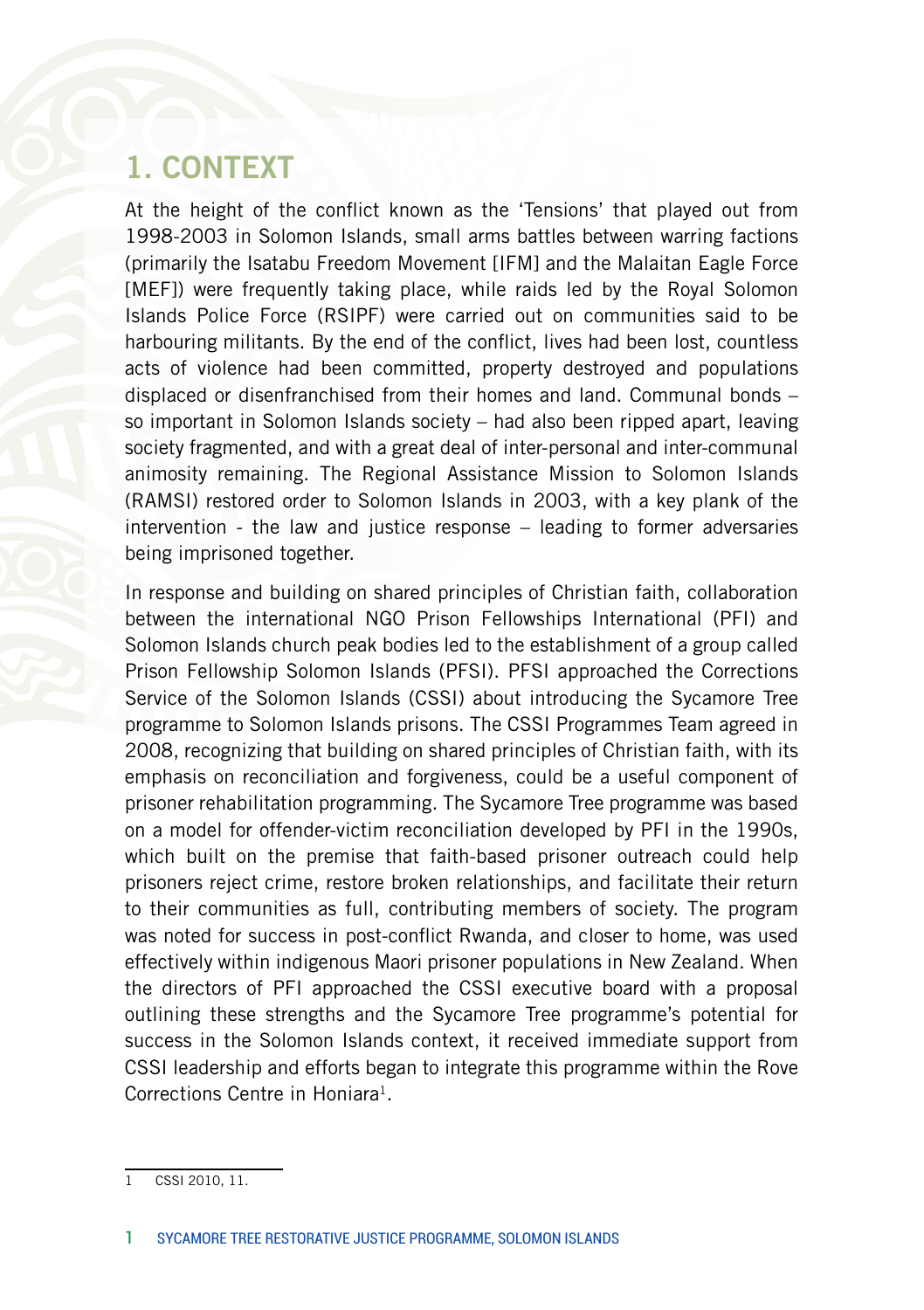This case study will further explore the origins of the Sycamore Tree programme in Solomon Islands and trace its evolution from a prison-based restorative justice fellowship to a broader outreach programme conducting reconciliation between ex-combatants, between individuals, and between communities and members of the RSIPF. It will consider how the Sycamore Tree model was adapted from an introduced model of prisoner-victim counselling to incorporate traditional elements of ceremonial reconciliation outlined by kastom to better fit the Solomon Islands context and its emphasis on restoring relationships. Finally, it will review the programme's achievements and potential for future success, while also considering some of the lessons learned and outstanding challenges that remain.



## **2. PROBLEM**

As the Solomon Islands justice system began to turn towards addressing some of the alleged atrocities and crimes committed during the Tensions, prison populations grew. While the public trials and subsequent imprisonment of the offenders were an essential part of bringing the conflict to an end, and providing justice to the victims, as some analysts have argued<sup>2</sup>, this emphasis on restoring rule of law through punitive justice did nothing to address the

<sup>2</sup> Ibid.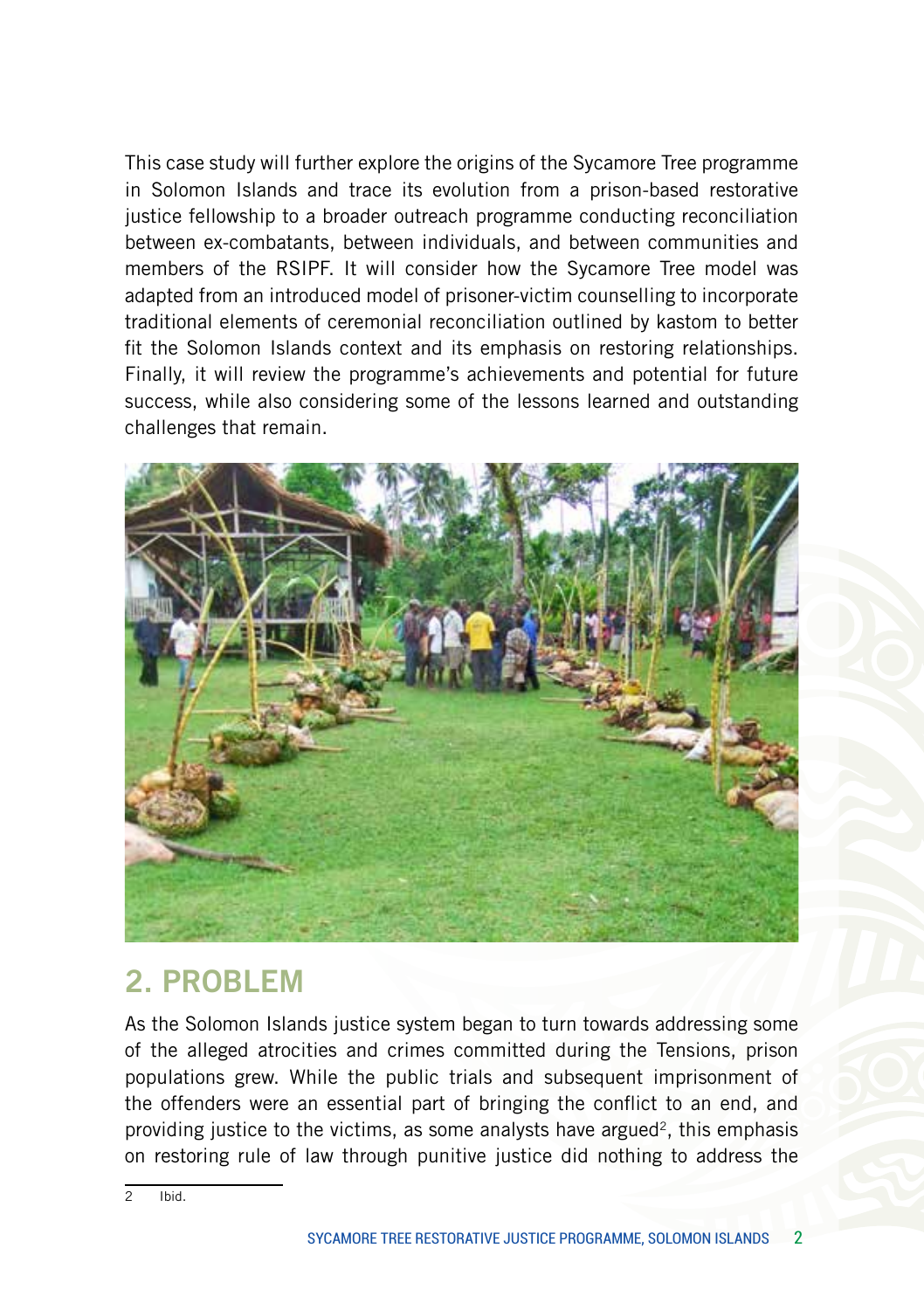outstanding need for reconciliation between the many groups that were split apart during the conflict. These groups included ex-combatants representing the former warring factions, members of the RSIPF and the villagers living in the communities they had raided, prisoners and the victims of their crimes, and in some cases, even families split apart by the conflict. Other efforts, both government and non-government had not had a meaningful restorative impact on these severed relationships.

Traditional Solomon Islands conflict resolution processes emphasise forgiveness and reconciliation through symbolic exchange. The associated techniques provide a pathway for rebuilding relationships and repairing communal bonds, so essential to social life in Solomon Islands. In the aftermath of such widespread conflict, however, many requirements of these traditional processes – such as the authority of chiefs – had been damaged. As a result, relationships that had been severed by crimes committed during the conflict were left broken, contributing to lingering animosity and psychological distress. In addition, those offenders who were sentenced to prison (many of them for life sentences) were unable to participate in such processes when they were available outside the prison, depriving them and the community members involved in their crimes from a healing process that could help them to move on with their lives.

Similarly, there was a recognised need for rehabilitation processes that would assist offenders in reintegrating into communities upon their release. The Corrections Service of the Solomon Islands (CSSI) stated in a 2010 report that prisoner rehabilitation was to be the number one priority for the CSSI moving forward<sup>3</sup>. This is defined as "helping those individuals under ICSSII care make the changes to their character and behaviours that will make the transition from prison back to the community easier." Ensuring that communities were willing to accept the prisoners upon their release, and that underlying conflict had been addressed, was also noted as an important part of supporting prisoner reintegration into society, and preventing reoffending. CSSI has relied on church organisations and other NGOs to assist with addressing this need, for example through the provision of 'half way' houses to support transitional programs for post-release prisoners.

The offences for which prisoners were sentenced are often very serious. According to CSSI statistics from 2010, over 70% of prisoners in the Solomon Islands prison system are serving sentences for crimes of 'serious violence',

<sup>3</sup> CSSI. 2010. "Prisoner Programs Operations within Correction Service of Solomon Islands – CSSI". Guide on Programs and Industry within CSSI. Honiara: CSSI Headquarters, p. 2.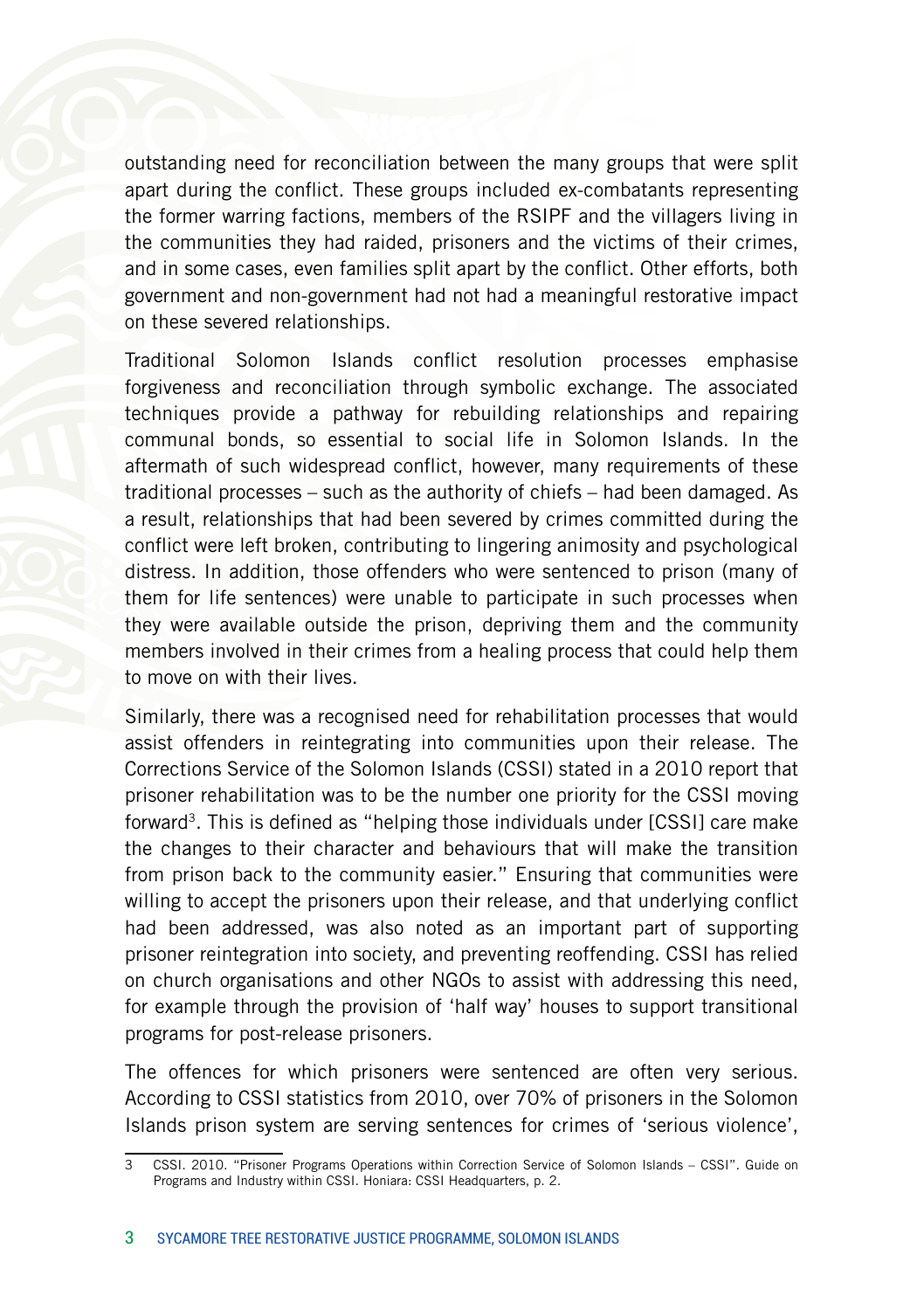including murder, with an additional 15% sentenced for rape and sexual assault, and the remaining 15% for more non-violent crime. Because levels of recidivism are reportedly low (14%) and generally involve petty crime, the focus of CSSI programming has been to change prisoner behaviour in order to better integrate into life outside the prison system upon release.

The Solomon Island prisoner population is made up of a mix ethnicities, including Guales and Malaitans, and lines are often drawn within this population according to allegiance to a particular wantok, or traditional clanship grouping of people from generally the same region and dialect group, with shared cultural practices and beliefs. However, beyond the wantok distinctions, almost all of the prisoner population are said to self-identify as Christian, reflecting the largely Christian (97%) population of the Solomon Islands. As such, faith is seen as a uniting force within the prison population, and prison programming works to preserve the importance of faith in the lives of the prisoners, including through the offering of daily devotional services, Bible study and prayer meetings.

## **3. PROCESS**

#### **Origins of the programme in Solomon Islands**

The Sycamore Tree Restorative Justice Programme was originally designed to help prisoners to take responsibility for their crimes and to seek forgiveness from victims through victim-offender reconciliation. In March 2007, PFI, through its local affiliate Prison Fellowship Solomon Islands (PFSI), introduced the program to the community of churches in Honiara. Recognising the programme's potential, an interfaith committee was formed with the intention of supporting the program's implementation in Solomon Islands. A Fijian

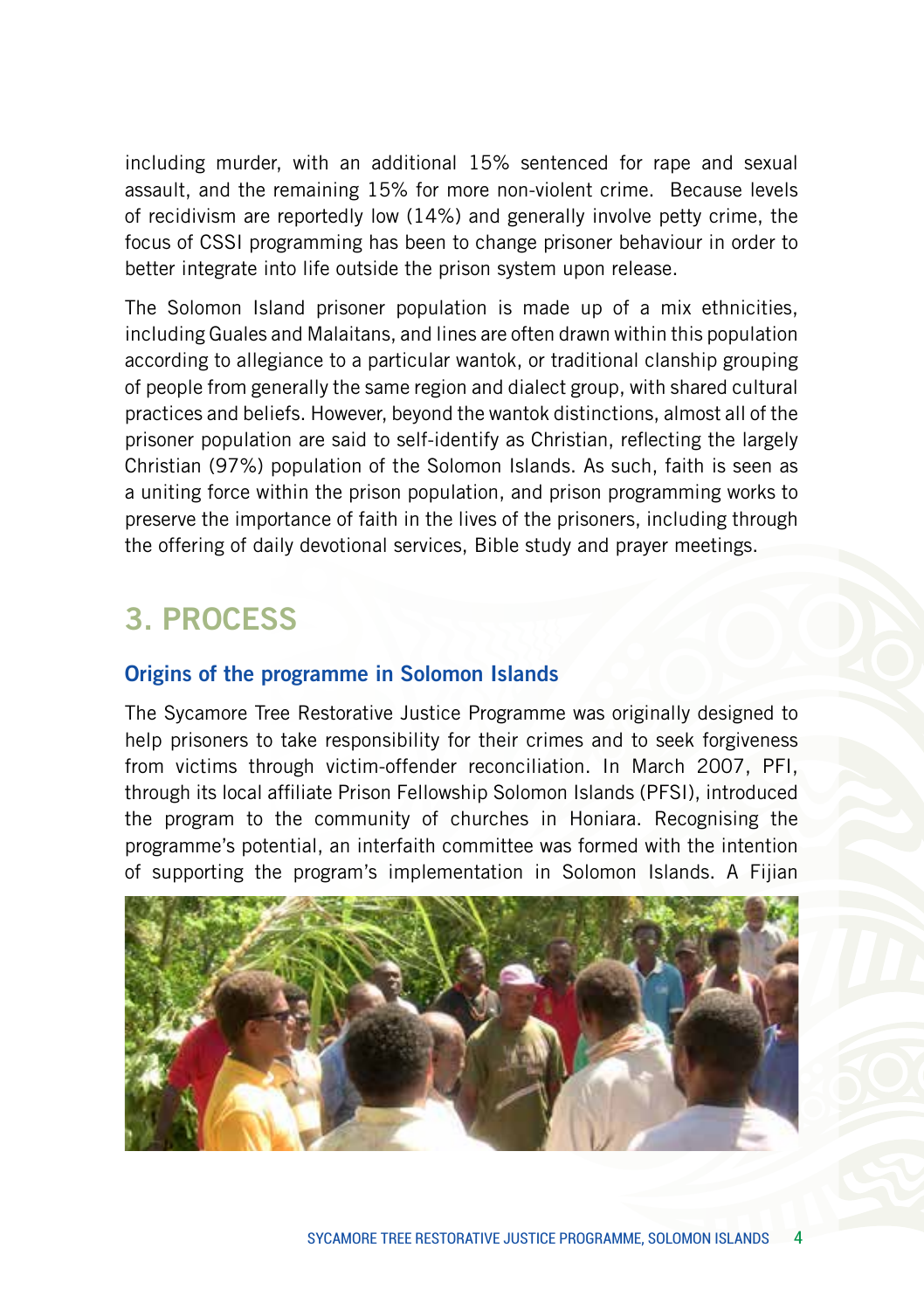pastor from Bible Way Church was nominated as the programme facilitator. From such beginnings, Sycamore Tree in Solomon Islands was designed to be interdenominational – an important factor in its ability to conduct reconciliations in all areas of the country regardless of church affiliations. PFI then introduced to the programme to CSSI administrators, highlighting the potential of the program in Solomon Islands context. While initially hesitant CSSI eventually gave permission for the program to be run in Rove Prison, believing that not only could it make the return of prisoners to society easier, it could also improve offenders' wellbeing within the prison.

Following its endorsement by the CSSI leadership, Sycamore Tree programming was implemented in July 2008 in Rove Corrections Centre, Honiara. Bible Way Church, led by their programme facilitator, was identified as the implementing partner to administer the program. According to one Sycamore Tree co-leader, the facilitator was widely accepted by all parties as he was perceived as neutral. The facilitator was assisted by a notable rehabilitated former combatant and co-chair of the interfaith committee. Having previously spent time in prison for tension-related offenses, and with further charges pending, the co-chair was unable to enter the prison, but was able to provide valuable advice to the facilitator about the dynamics of the prison community and how best to engage with the offenders.

#### **Offender-victim counselling**

The process began with the programme facilitator individually counselling prisoners on the importance of reconciliation to enabling prisoners to return to their communities if they were to be released, or to moving on and coming to terms with their actions if they were facing life sentences, improving their quality of life within the prison system. This was followed by the introduction of a structured eight-week programme of victim-offender reconciliation, in which an initial cohort of 30 prisoners participated. As the programme expanded, volunteers were trained by the programme facilitator in administering the Sycamore Tree counselling model, with some of these volunteers going on to become facilitators themselves.

The Sycamore Tree model is based on the original PFI format in which the facilitator(s) bring unrelated victims and offenders together for eight twohour sessions, usually spread over a period of eight weeks. The sessions were organised along the following themes: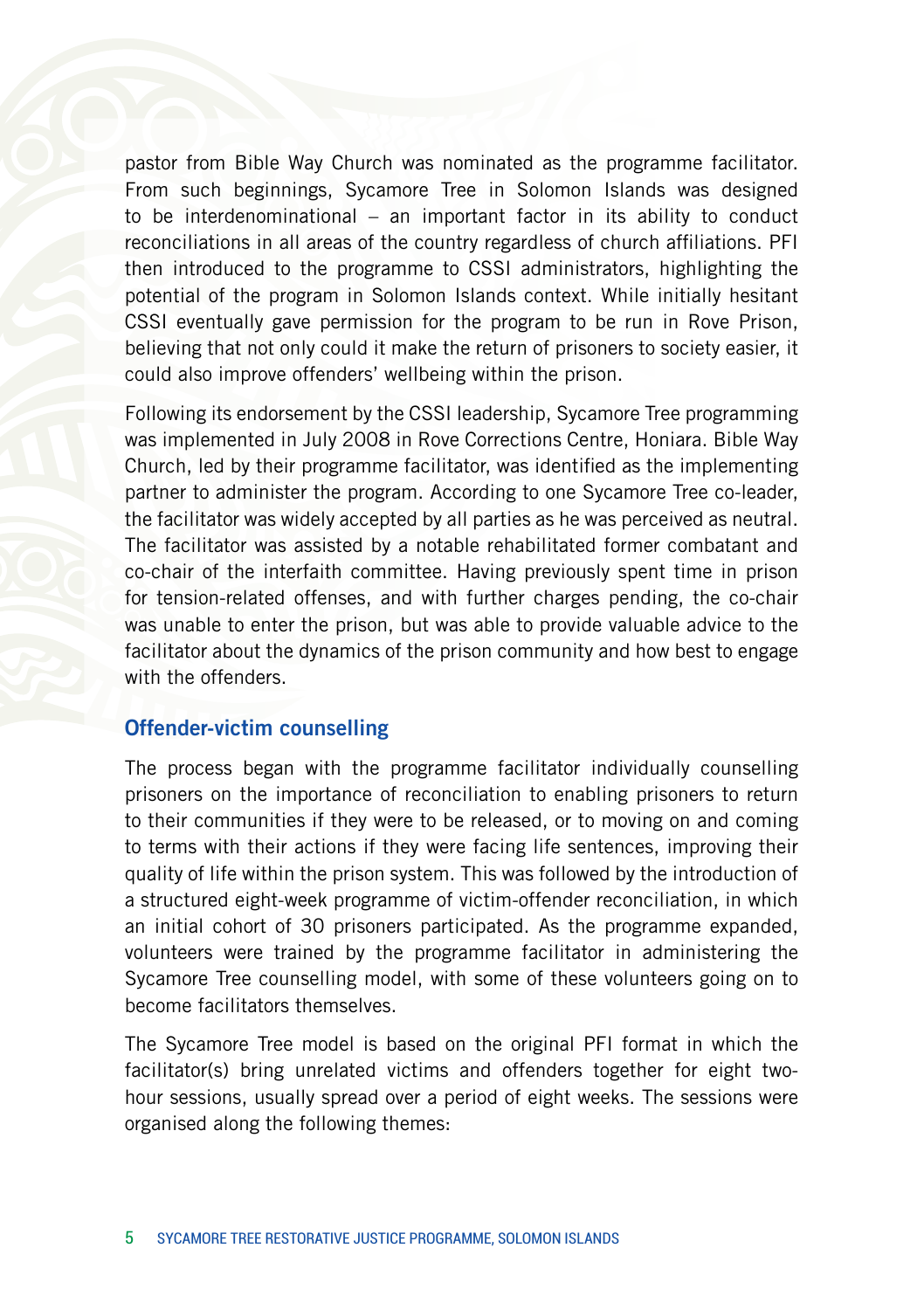- 1. Introduction to Sycamore Tree
- 2. What is crime?
- 3. Responsibilities
- 4. Confession and repentance
- 5. Forgiveness
- 6. Restitution
- 7. Towards reconciliation
- 8. Celebration

It was important that both offenders and victims entered such reconciliation on a completely voluntary basis. All participants also had to agree to a set of pre-conditions, including a commitment to attend all the sessions and to fully participate, to be respectful and not interrupt the other party during discussions, to tell the truth at all times, to maintain strict confidentiality outside the discussions, and to be prepared to participate in the final ceremony. Because victims and an outside facilitator would have to be able to enter the prison in order to meet with the offender(s), facilitators sought buy-in from the leadership of the prison so that proper access and a safe space could be arranged.

It is also important to note that at this counselling stage, the 'victims' participating were not the actual victims of the specific crimes committed by the offenders. Instead, they were 'unrelated' victims of similar crimes who volunteered to meet with 'unrelated' offenders to share their experiences, feelings and needs, and help them to reconcile. In some cases (as will be discussed later in this case study), if the offender wished to meet personally with the actual victims of the crime they committed or their families, this could be arranged, but was not always possible.

Using a tested discussion guide prepared by PFI, the trained Sycamore Tree facilitator – often a volunteer, though in higher-profile or more complex cases, the programme facilitator – would lead the parties through a series of discussions gradually preparing them for reconciliation. These discussions were said to lead naturally to a time in which both victims and offenders could either come together, if they wished and were available, or could exchange letters expressing how they felt and how they wished to move forward. Offenders were invited to explore ways of making restitution for the harm caused by their transgressions, while victims were asked to consider what it would take for them to regain control of their lives and begin their journey toward healing and restoration. Finally, the group came together in a public celebration and worship to signify the formal restoration of broken ties.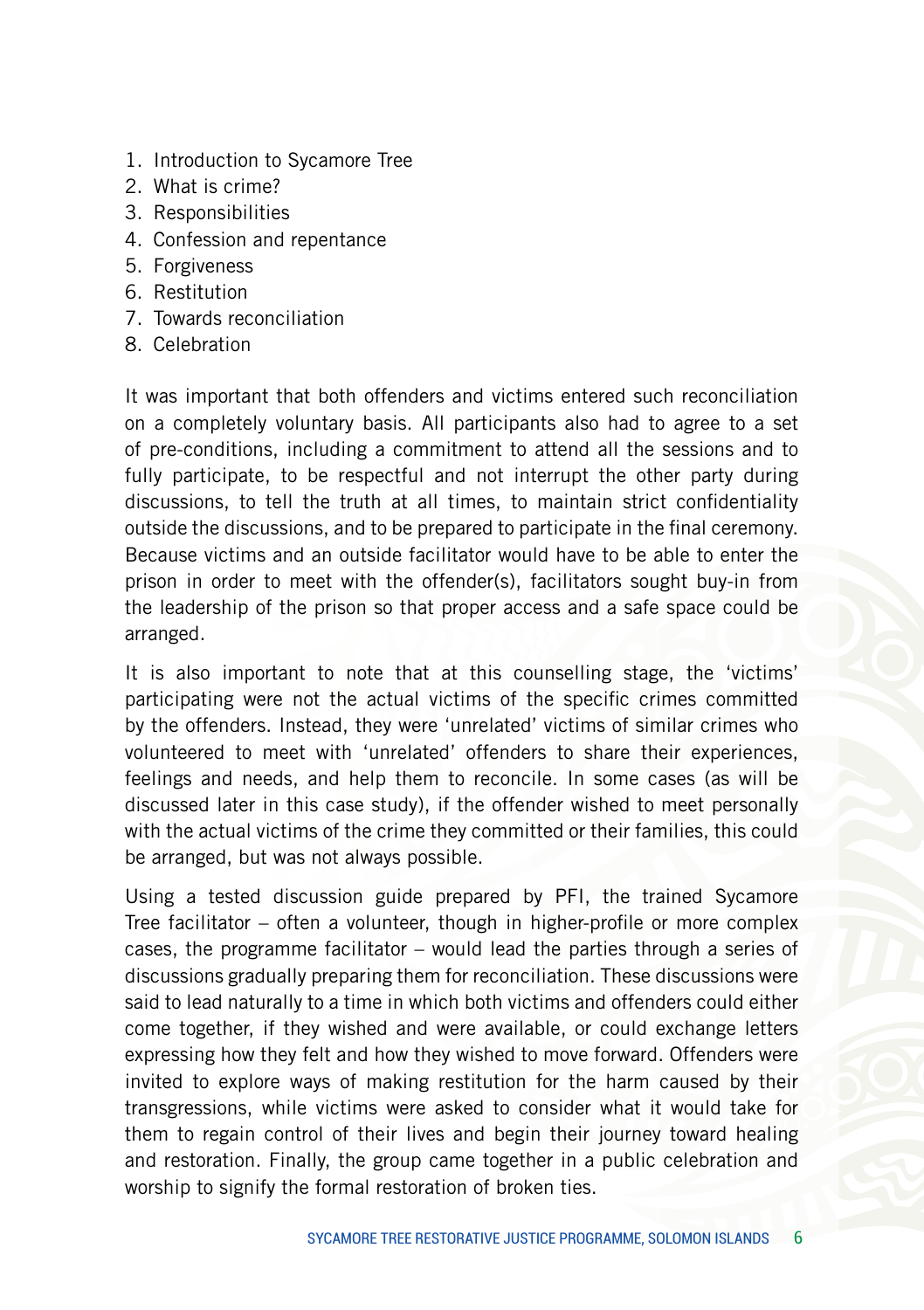These counselling sessions drew heavily from Biblical stories emphasising the importance of taking responsibility for one's actions in order to seek forgiveness. However, while the programme's foundation was grounded in Christianity and all facilitators were required to be Christian, there was no specific requirement that participants themselves be Christian, however it was a prerequisite that they accept the Christian premise behind the programme in order to take part4.

The driving force behind the counselling sessions was that before an offender could move on from the counselling sessions to reconcile formally with his actual victim or their family to seek forgiveness, he had to first express genuine remorse for his actions. Through the counselling sessions and the eight-week programme, offenders were counselled to accept responsibility, understand the impact of their crime, and be prepared to make amends and restore their broken relationship with the victim, their family and the community through a joint reconciliation. However, counselling the offenders to express remorse for their actions was only one half of the reconciliation process. The second component involved counselling the families of actual victims on the importance of forgiveness and indeed their duty as Christians to forgive offenders ready to accept responsibility and express remorse. In this counselling, both offenders and victims are encouraged, through appealing to their relationship with God, to acknowledge changes that have occurred in their lives that bring about feelings of remorse and forgiveness, allowing them to make restitution and repair the damage caused by their involvement.

#### **Reconciliation ceremony**

The first Solomon Islands Sycamore Tree reconciliation process between an offender and his related victim began in 2008, when a prisoner serving a life sentence for murder, completed the series of counselling sessions and wrote a letter to the family of the man whom he had killed during the Tensions and asked that it be delivered. The programme facilitator and co-chair took the letter to the family's village and presented it to the father of the victim in his home. He accepted the letter and read it, responding that this had been the answer to his prayers for the past five years since losing his son. He thanked the facilitator and co-chair for bringing it, and expressed a willingness to be involved in counselling directly with the offender.

A Sycamore Tree facilitation team subsequently returned to the village to lead the father and his family through victim counselling, beginning in the family home. However, the father decided that he did not want to confine the counselling

<sup>4</sup> However, given the overwhelming prevalence of Christianity in the Solomon Islands population (97%), it is almost guaranteed that all participants would have been Christian.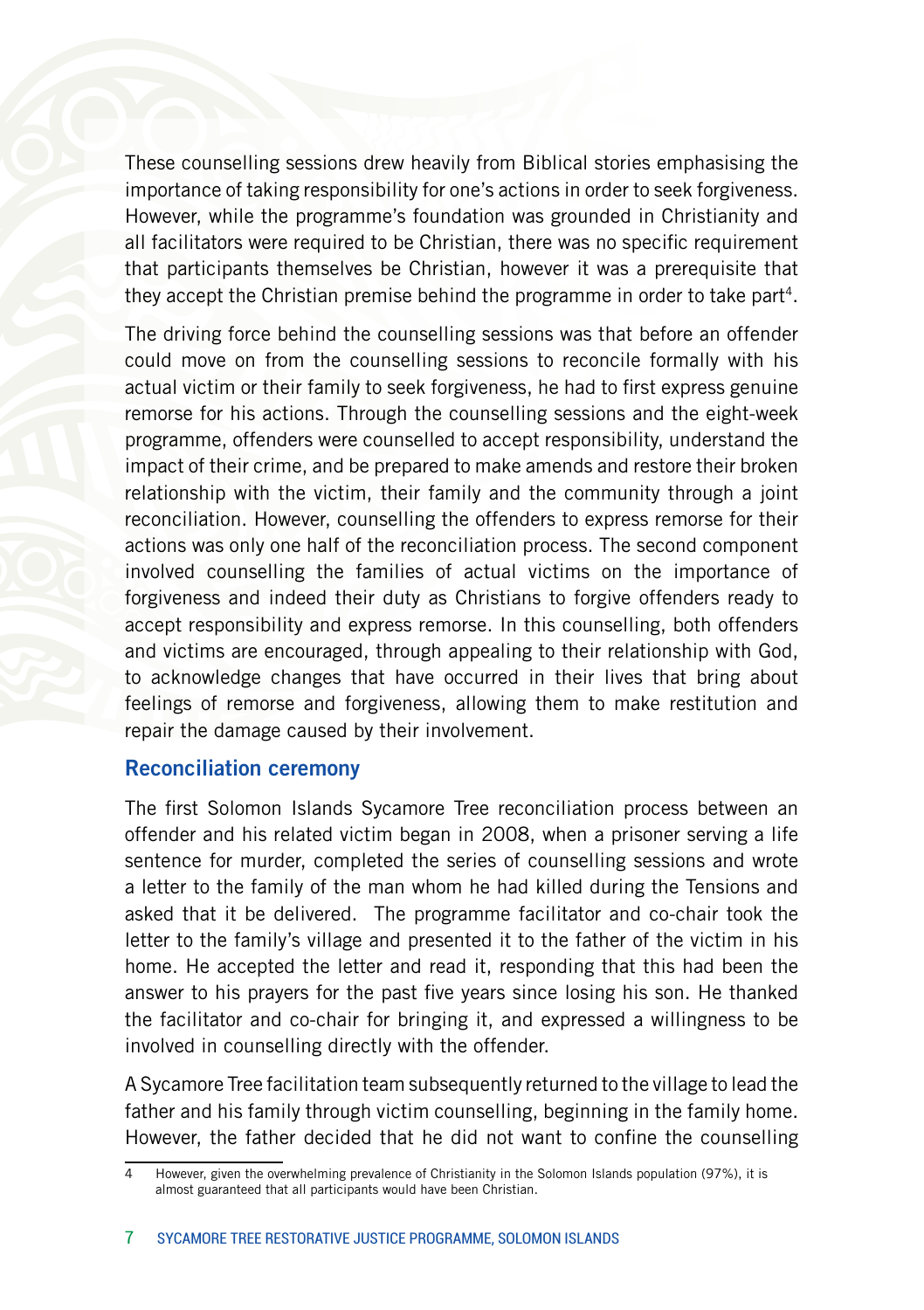and reconciliation to his own family, stating that the issues affected the entire community. Instead, he said he wanted to conduct the reconciliation in the local church, inviting the extended family and members of the community as well. The Sycamore Tree team then led a four-day reconciliation workshop for the larger community. Meanwhile, they also approached the family of the offender and began a series of counselling sessions with them concurrently, helping to prepare them for eventual inclusion in the reconciliation ceremony.

Finally, after both families and the community had been counselled and prepared spiritually and emotionally for reconciliation, they held a reconciliation ceremony bringing together the victim's family and community, and the offender's family. This ceremony, and the others that would be repeated in similar reconciliations carried out later, drew largely from Solomon Island kastom, involving a symbolic offering of customary gifts by the offender or their family on their behalf, and formal acceptance by the victim's family in the presence of the community. However, an important distinction in the Sycamore Tree reconciliation process was its emphasis on reconciliation with a focus on restitution rather than on 'compensation'. A traditional exchange of food and goods was an important component of the traditional reconciliation process with the value of the exchange carefully negotiated according to kastom and based on the offense(s) committed. In the Sycamore Tree reconciliation, the value of goods and the exchange itself, is meant to be symbolic of restoring the damaged relationships. The exchange is intended to formally bridge the two parties in kastom, while ensuring that the exchanges did not become focused on actual monetary or material value. The process began and ended with a joint prayer, once again drawing on Christianity as a way of restoring broken

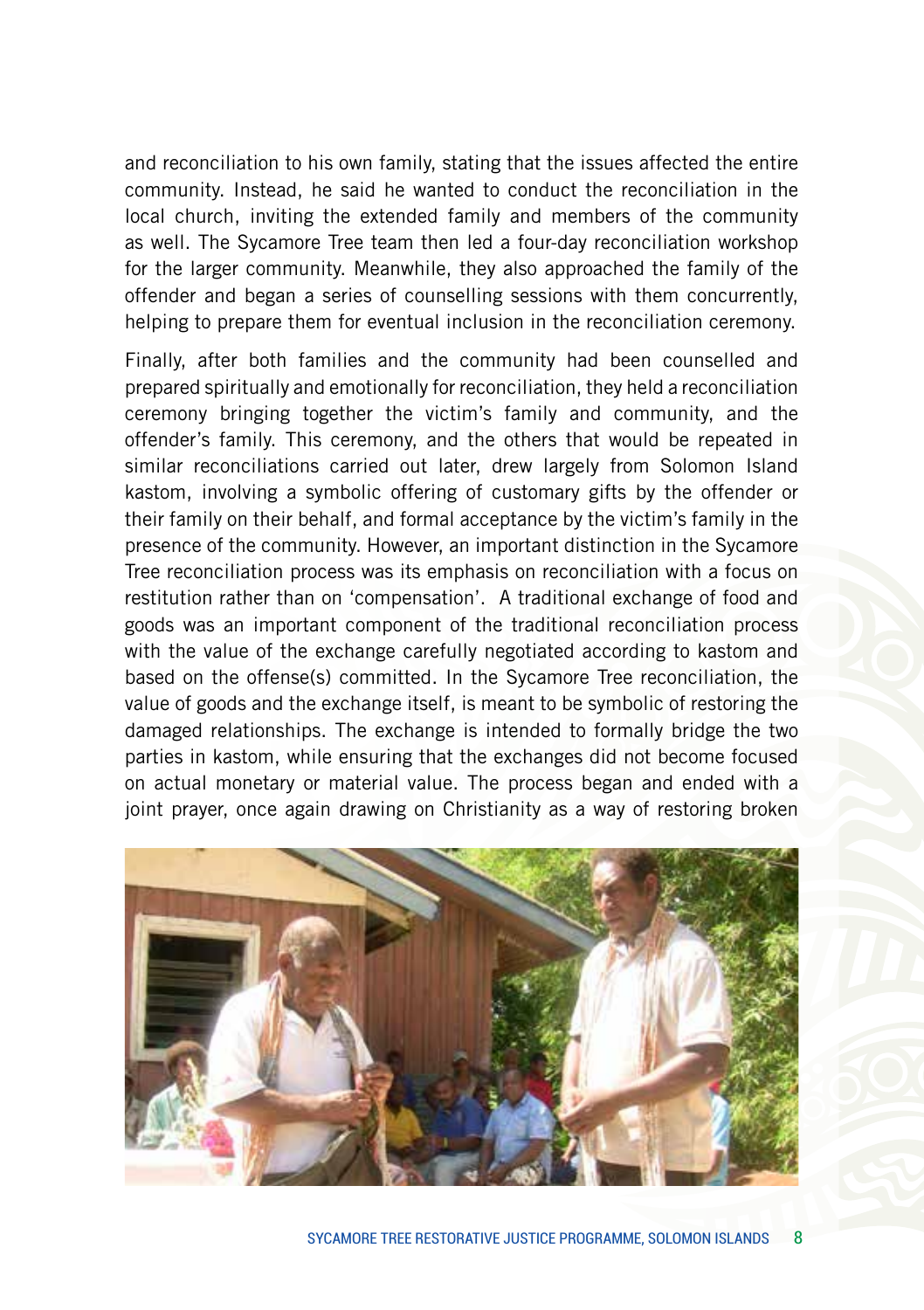ties. While unable to participate in the community ceremony, Sycamore Tree facilitators arranged a prison ceremony, giving the offender the opportunity to personally reconcile with the family of the victim. Once these ceremonies were complete, both sides were considered reconciled, and healing process could begin.

Once word spread of this successful reconciliation, a Sycamore Tree programme leader noted that requests from other victims and offenders began to pour in from across the country. Working with volunteers, the Sycamore Tree programme was able to conduct additional reconciliations on an individual level in the months that followed.

#### **Expansion into ex-combatant reconciliation**

Later in 2008, the programme facilitator selected and trained former prisoner to accompany him on reconciliations as co-facilitator, and ultimately, to groom him to take over as lead facilitator for the programme and to carry it on upon his return to Fiji the following year. The wider Sycamore Tree team continued to extend the programme to include awareness workshops about restorative justice and the need for forgiveness in communities in the Honiara area as well as other conflict-affected areas of Guadalcanal and Malaita. They also saw the need for reconciliation to take place not just at the individual level but also between previously warring factions, starting with those currently within the prison population. The co-chair wrote to the Commissioner of Prisons to request permission for various dignitaries to come to the prison to witness a formal reconciliation ceremony, which was ultimately granted. The Commissioner also suggested that the team expand their scope to also include reconciliation work with warring factions outside the prison, with the larger goal of seeing them apologise to the nation for what happened during the Tensions.

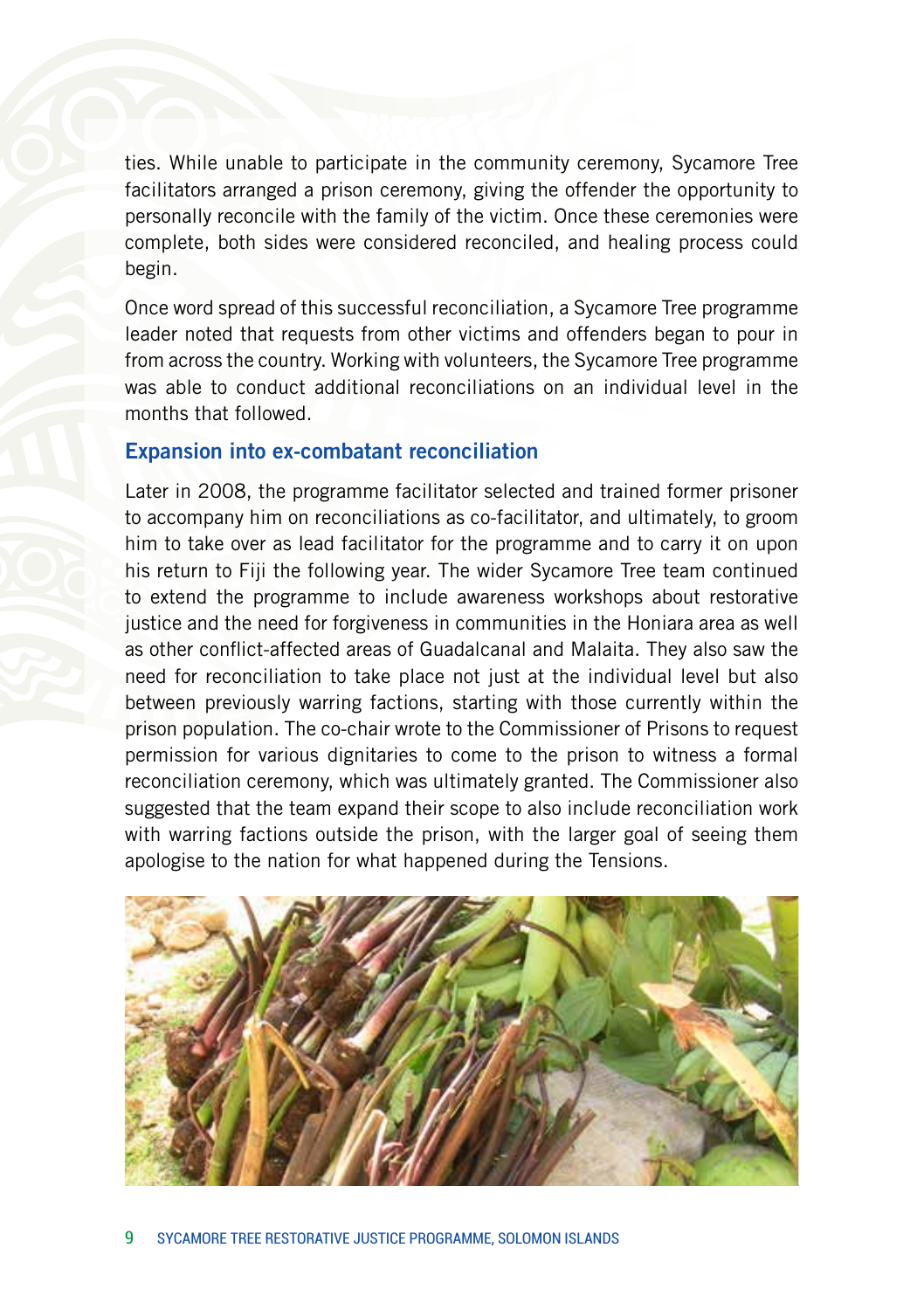The Sycamore Tree team agreed, and began – usually at the request of excombatants who had heard of Sycamore Tree's successful reconciliation work – to conduct its first reconciliation work outside the prison. This work began in Malu'u and Auki in Malaita province in May 2011, and, with assistance of grants from UNDP's Strengthening Capacities for Peace and Development Project (CPAD) and some additional financial support from the Ministry of National Unity, Reconciliation and Peace (MNURP), continued in parts of East and West Guadalcanal, and in other parts of Malaita. The reconciliations often involved ex-combatants serving life sentences for the crimes they committed and despite being unlikely to be released, reconciliation was still viewed as an important part of helping the victims and their families move on and to aid in the prisoner's ability to cope with life in prison. Meanwhile, for the communities and families affected, reconciliation was seen as crucial to coming to a point of forgiveness, allowing them to heal and eventually mend broken relationships – ultimately, more valuable than any monetary settlement.

While particular local circumstances may require some flexibility and adjustment to the model, Sycamore Tree team generally followed the process outlined below, when working with offenders in prison, and with ex-combatants in the community.

#### **Preparatory stage**

The preparatory stage involves entering the community and raising awareness about Sycamore Tree values and processes, and seeking the voluntary participation and buy-in from both sides in the community. This generally involves visiting sides involved and talking to the elders, community leaders, and former militants from each community to secure their willingness to participate in the Sycamore Tree reconciliation process.

#### **Counselling**

Once both sides agree to participate, group counselling sessions are held. However, in some cases, individual counselling is needed to break through an impasse. Two such cases arose in Marau. In one, a victim wanted to reconcile directly with the person who killed his father. However because the death occurred in a battle involving a number of armed people and many shots the accused offender denied that he was responsible and refused to acknowledge his role in the death. The Sycamore Tree team thus visited the home of the accused, giving him the chance to explain his side of the story. With the team, the parties discussed cases where it can be difficult to know for sure whose shot actually hit the victim when a number of people are firing, and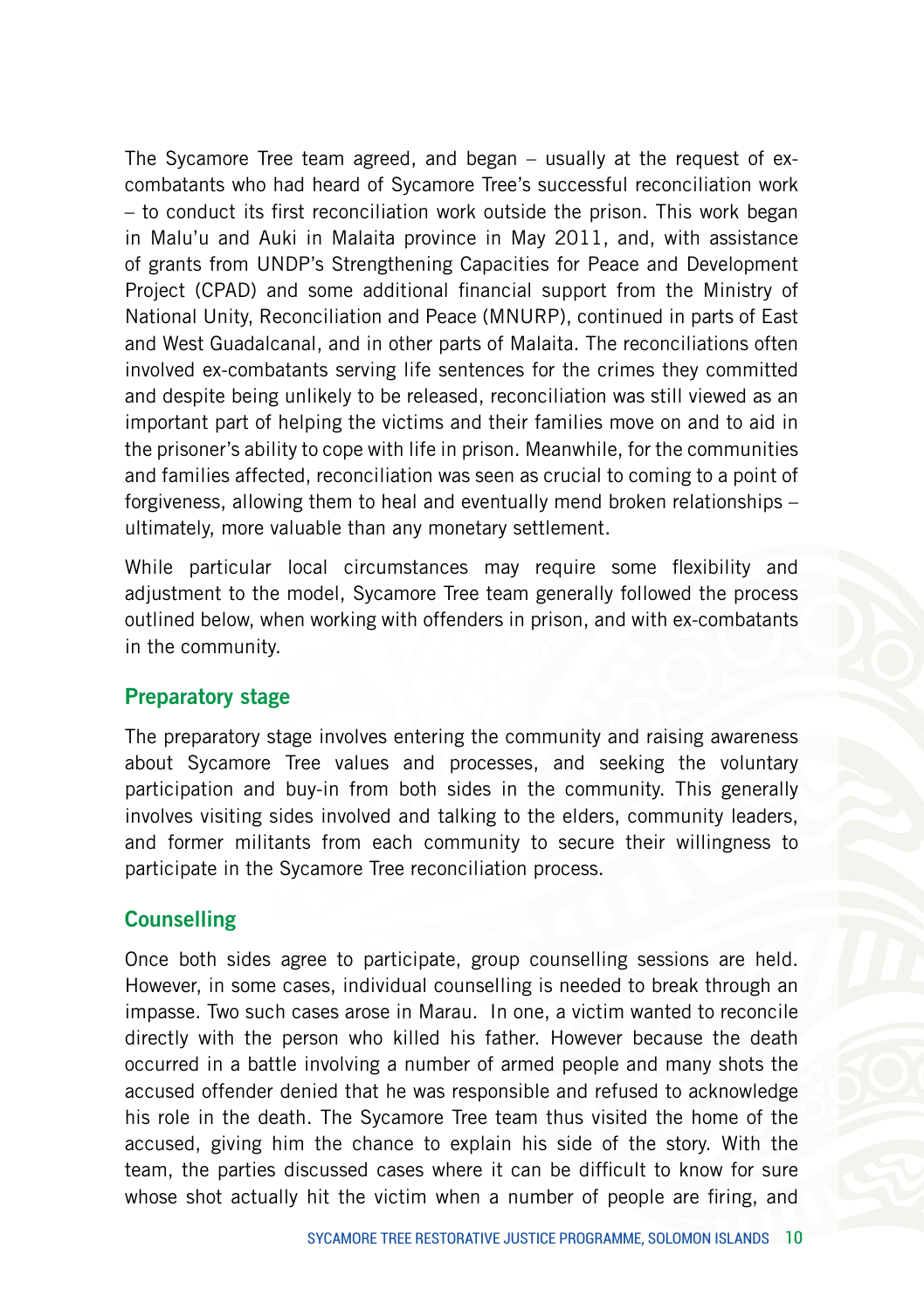emphasising the importance of taking responsibility, even for being involved in the incident, accepting that he could have caused the death. This helped the accused offender to understand, and he was able to accept responsibility for his part in the killing, without knowing if he was directly responsible, while also giving the victim's family some closure as well.

In another one-on-one case of counselling in Marau, a victim whose house had been burned down wanted the offender to build him a new house to compensate for the damage caused. However, the offender did not have the skills to build a house for himself, let alone for another, creating a lose-lose situation for both sides. In this case, the Sycamore Tree counselling focused on accepting loss, acknowledging fault, and moving on together.

In most cases, this counselling stage will take up to a week, at times involving shuttle mediation or talking with both sides separately in order to break through impasse and reach an agreement. This phase is considered essential for the process to continue – if the counselling is not successful, there will be no reconciliation.

It should also be noted that while women were directly involved on the Sycamore Tree team in its prisoner and victim reconciliation work, it was generally considered unsafe for them to be brought in when negotiating with former warring parties. Instead, as was the case in the Marau reconciliation, women were involved only as family members or victims. For instance, one woman who had her leg amputated after a suffering a gunshot wound came to give forgiveness to the boys who shot her after the boys took full responsibility and apologized.

#### **Ceremony**

When counselling was complete, a traditional ceremony was then organized to bring together both parties in a customary exchange of goods (including food items, shell money, and pigs – highly valued in Solomon Islands society) symbolizing remorse and repentance on the part of the offender and forgiveness and acceptance on the part of the victim. In these cases, the community would generally contribute the food items while the MNURP would grant funds to assist with purchasing more valuable items such as the traditional shell money exchanged. The food would then be cooked and eaten together to symbolize the restoration of social ties, and chiefs, church and community elders would all be given opportunities to speak.

Sycamore Tree leaders stress that restitution – such as exchange of goods through ceremony – does not constitute compensation, nor is it configured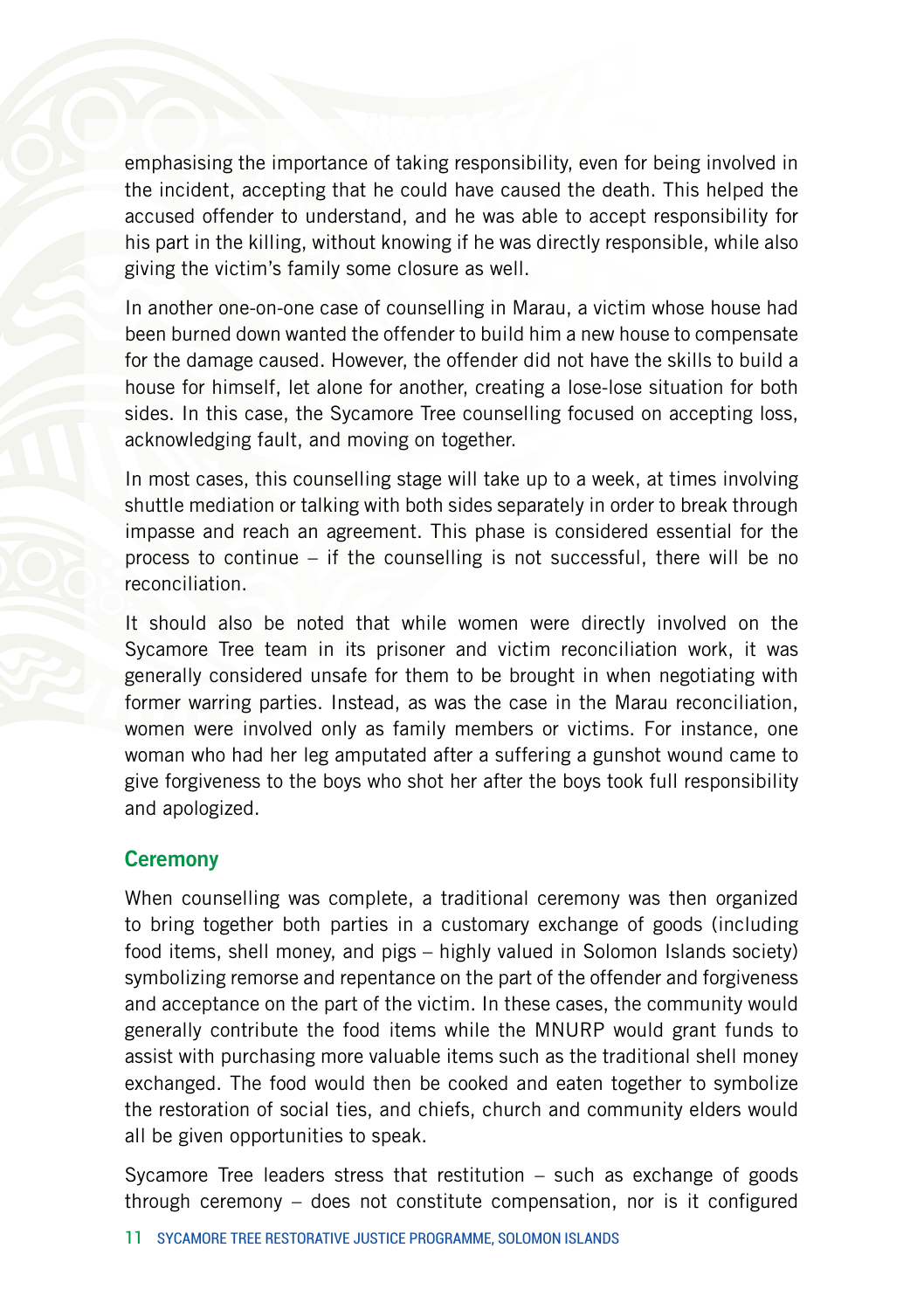in response to a demand from a victim. As one leader noted, "This is not compensation, this is restoration." He explained that from a perspective of forgiveness, when one person demands compensation from another, the person demanding then becomes the offender; if said compensation is made, then the person making the original demand 'loses', and the person giving compensation gains. Sycamore Tree therefore focuses on forgiveness, and believes that restitution must "come from the heart" as physical acknowledgement of accepting responsibility and an expression of genuine remorse. For instance, in the case of the injured woman from Marau mentioned above, restitution included having the victims renovate her house so that she could improve her quality of life since her injury.

A second notable example of a Sycamore Tree reconciliation was held on the Guadalcanal Weathercoast between former combatants from the Guadalcanal Liberation Front (GLF), the IFM and Moro Cultural Movement, as well as chiefs and other members of the Sughu community, which had been virtually destroyed during the Tensions by militants from the Moro Cultural Movement who ransacked the village in search of GLF leader Harold Keke. Not surprisingly, high levels of animosity remained between these different parties, with the members of the community calling for compensation. In response, the Sycamore Tree programme facilitator and a number of other highly respected co-facilitators conducted a three-day workshop on reconciliation and forgiveness that drew 140 participants from all sides. By the end of the second day, the militants from the different warring factions were able to reconcile among themselves and seek forgiveness from the Sughu community chiefs. By the third day, which closed with a public reconciliation ceremony held in the presence of witnesses from the community, the most senior chief declared that the community no longer sought compensation or any other settlement; instead, he explained, they were content with "settlement through their belief in Jesus that had healed them"5. These results were repeated when a separate workshop was facilitated by the same team in Lambi village later in the year.

Sycamore Tree was also active in Malaita, with workshops held with former members of the MEF and chiefs and members of Malaitan communities affected by the conflict. As a result, MEF combatants were to make a formal public apology to the community as part of the 2009 Malaita Day celebrations in August; however, disagreements on the official wording of the apology by several key members of the MEF led them to abstain from participation in the formal apology, which diminished its impact and acceptance by the community.

<sup>5</sup> CSSI 2010, 13.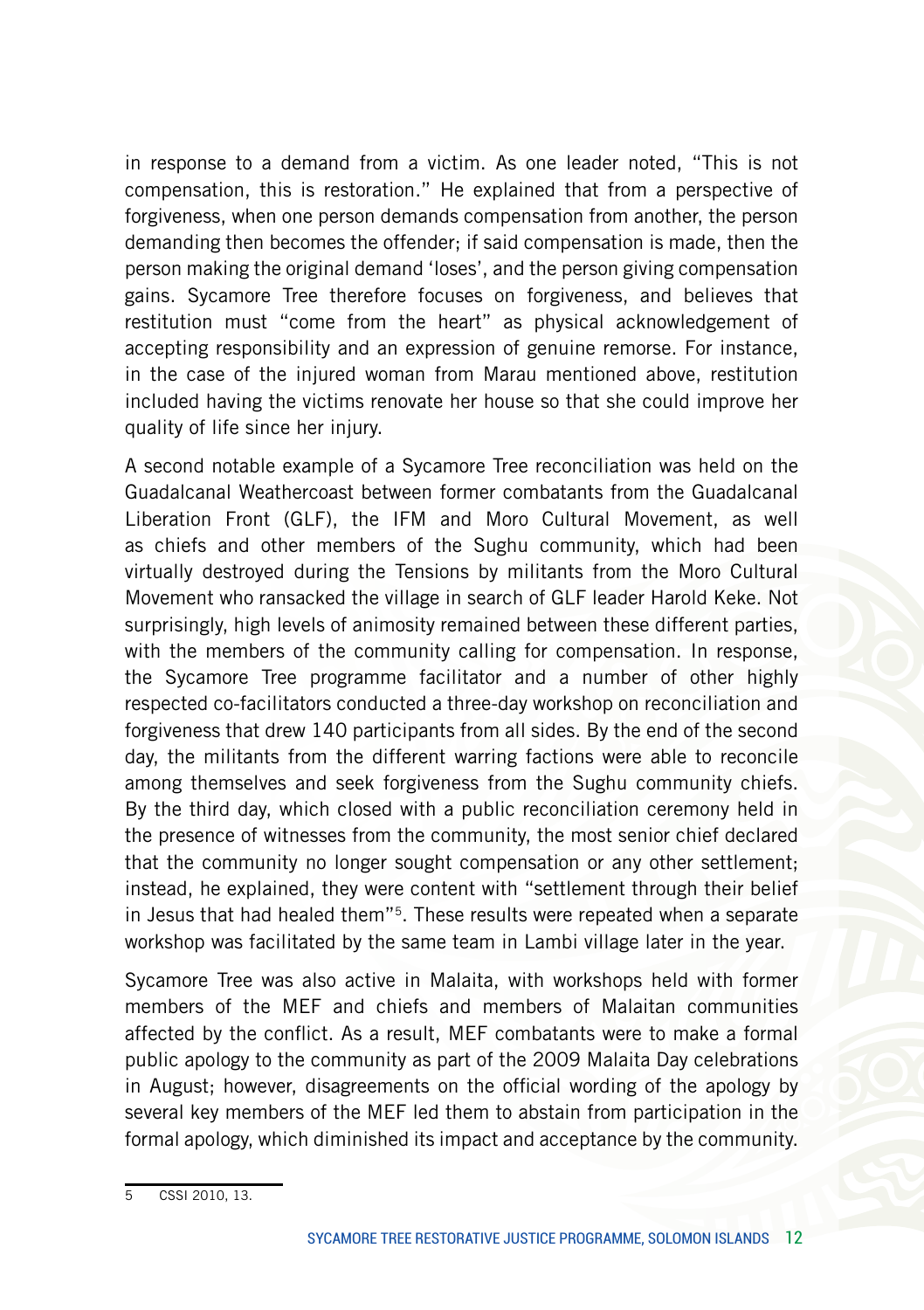## **4. PARTICIPANTS**

#### **The CSSI**

The CSSI, heavily supported by AusAID in the post-conflict period, has been a major component of the Regional Assistance Mission to Solomon Islands (RAMSI) "Strengthening Law and Justice" project. In addition to administering the prison system, its mandate is to provide programming for prisoner rehabilitation to ensure that prisoners will be able to reintegrate into their communities to the fullest extent upon release. The Sycamore Tree programme was incorporated into the CSSI's faith-based stream of programming, recognizing a need to offer prisoners a path towards achieving reconciliation with their victims and their families, as well as with God, emphasising shared Christian values that are central to Solomon Islands identity.

#### **Prison Fellowship International**

Sycamore Tree programming is delivered under the umbrella of Prison Fellowship International (PFI), a global faith-based association of over 140 national prison fellowship organizations with a mission to "pursue justice and healing in response to crime to the end that offenders are transformed, relationships are reconciled, and communities are restored" <sup>6</sup>. In Solomon



6 PFI. 2012. "About Us". PFI International Website, available at http://www.pfi.org/about-us. Accessed on 8 August 2012.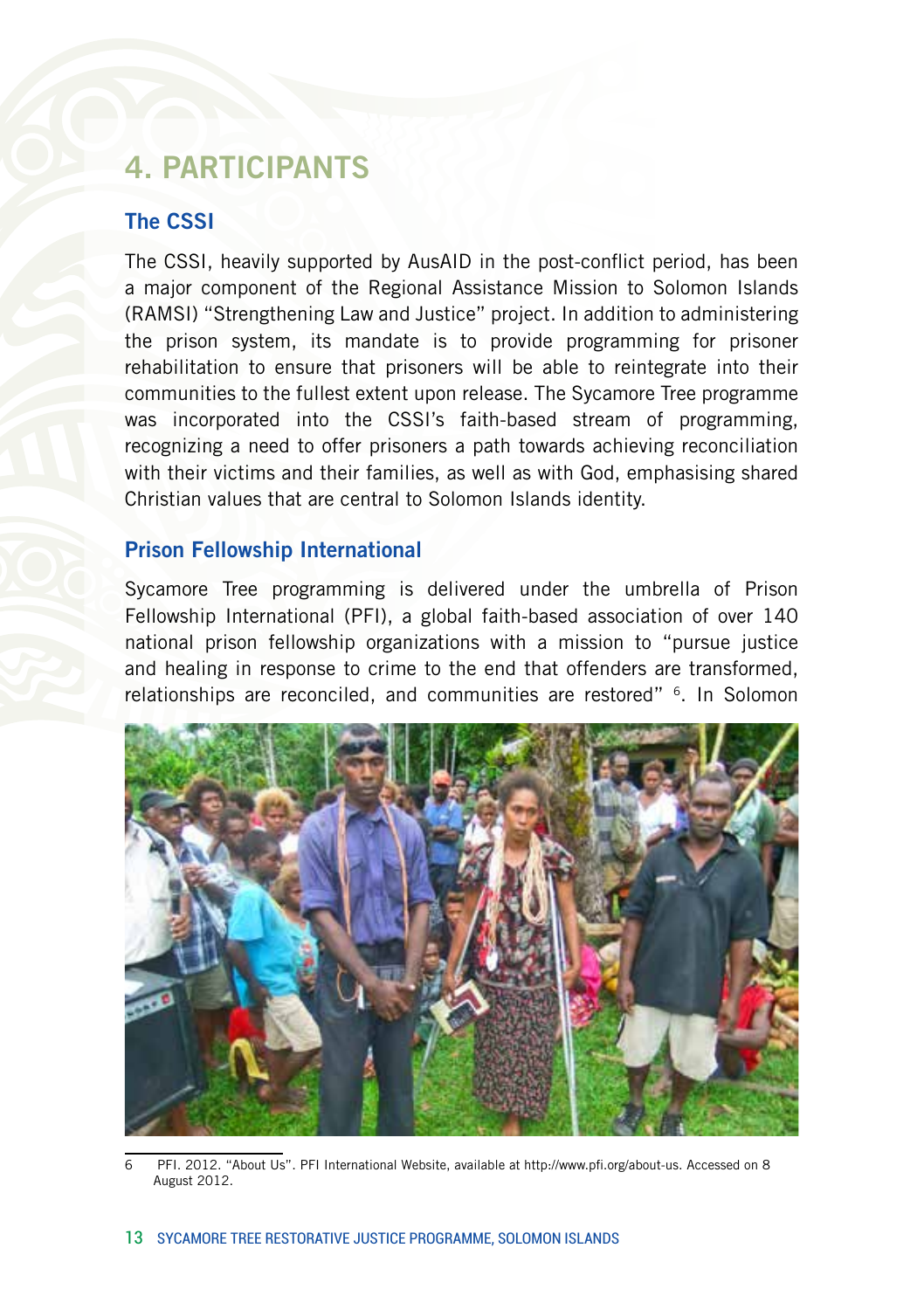Islands, PFI's national affiliate is Prison Fellowship Solomon Islands (PFSI), which works through a network of volunteers, often drawn from the church community.

#### **Bible Way Church**

As with PFI's other global programs, a local implementing partner was identified to administer the Sycamore Tree programming in Solomon Islands. For this, PFI identified the local faith-based organization Bible Way Church, led by an extremely committed pastor. A small team developed around the facilitator, and together they counselled prisoners, conducted reconciliations, as well as trained facilitators.

## **5. CHALLENGES**

#### **Funding and human resource constraints**

CSSI expressed concern in 2010 that PFI support for the Sycamore Tree programme was limited only to training materials and technical support. Because of this, the programme relies heavily on charitable donations given to local implementing partner Bible Way Church, as well as whatever funding it can obtain from the MNURP, which came on board with limited funding for Sycamore Tree's ex-combatant reconciliation work, as well as two grants from the UNDP's CPAD programme in 2011 and 2012. Because it must operate within the constraints of this available funding, the programme has been limited in its scope and reach, despite its noted successes. In addition, the success of the program depends on a few key individuals who carry out the work voluntarily. As the demand for reconciliations increases, this can put strain on the capacities of the organisation and the individuals involved.

#### **Overlap in ownership of projects**

The Solomon Island Government's MNURP soon realized that Sycamore Tree's prisoner and ex-combatant reconciliations aligned well with their own mandate to foster national unity and prevent future outbreaks of conflict. As such, they have occasionally engaged Sycamore Tree to conduct reconciliation work offering financial support in the form of small travel grants and other financial support (such as the purchasing of chupu mentioned above). However, CSSI reports note that this created the potential for tension regarding which organization would receive the credit for the reconciliation and under which organization's name the reconciliation would be conducted. Overcoming this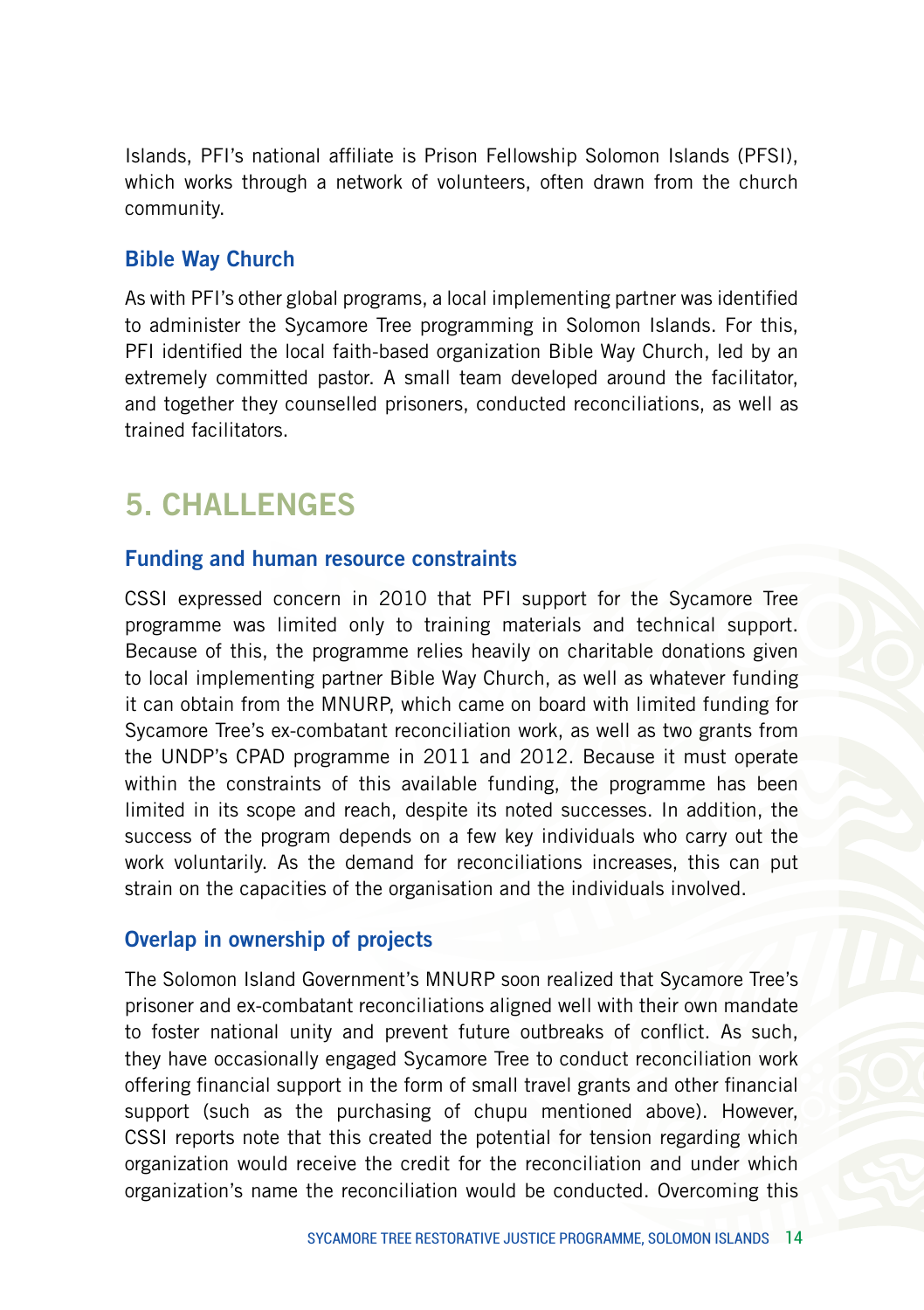challenge will likely require an understanding that future work of this nature is entered into as a joint project in which both parties share the credit, further helping to demonstrate the value of government-civil society collaboration.

#### **Intra-organizational tensions**

One of the Sycamore Tree leaders interviewed for this case study noted that quarrels among the people running the programme (a number of whom are reformed ex-militants) occasionally arose and that these had to be contained in order to keep the programme running effectively. The leader mentioned that while many people who had been involved in previous governmentrun programmes were paid, the Sycamore Tree Process instead relied on peoples' goodwill and commitment to the process. As is common in volunteer organisations, managing expectations can be a source of tension.

#### **Mitigating a traditional emphasis on compensation**

One of the Sycamore Tree leaders noted that one of the biggest challenges they face in the community is getting people to accept that Sycamore Tree does not advocate nor promote the payment of compensation. This has been difficult, he explained – particularly in the early days of Sycamore Tree's work – because in Solomon Islands kastom, compensation is framed as an essential part of reconciliation. This has also meant that Sycamore Tree facilitators often face the problem of having to mitigate the large number of demands that often arise during the counselling process. However, the leader noted that gradually, people have come to accept that Sycamore Tree's counselling process, with its emphasis on healing rather than compensation, is a prerequisite to any reconciliation. By adding a traditional reconciliation ceremony at the end of the process, Sycamore Tree has created a process that is ultimately inclusive of elements of both introduced and traditional processes.

## **6. RESULTS AND IMPACTS**

#### **High degree of perceived success**

While the scale of the Sycamore Tree programming has been relatively limited due to the challenges noted above (although it is apparently continuing to grow at the time of writing), the documented reconciliations undertaken to date between individuals and families have all achieved some degree of success. Of the eight reconciliations conducted from the programme's introduction in 2008 until 2010, all were noted for achieving displays of unconditional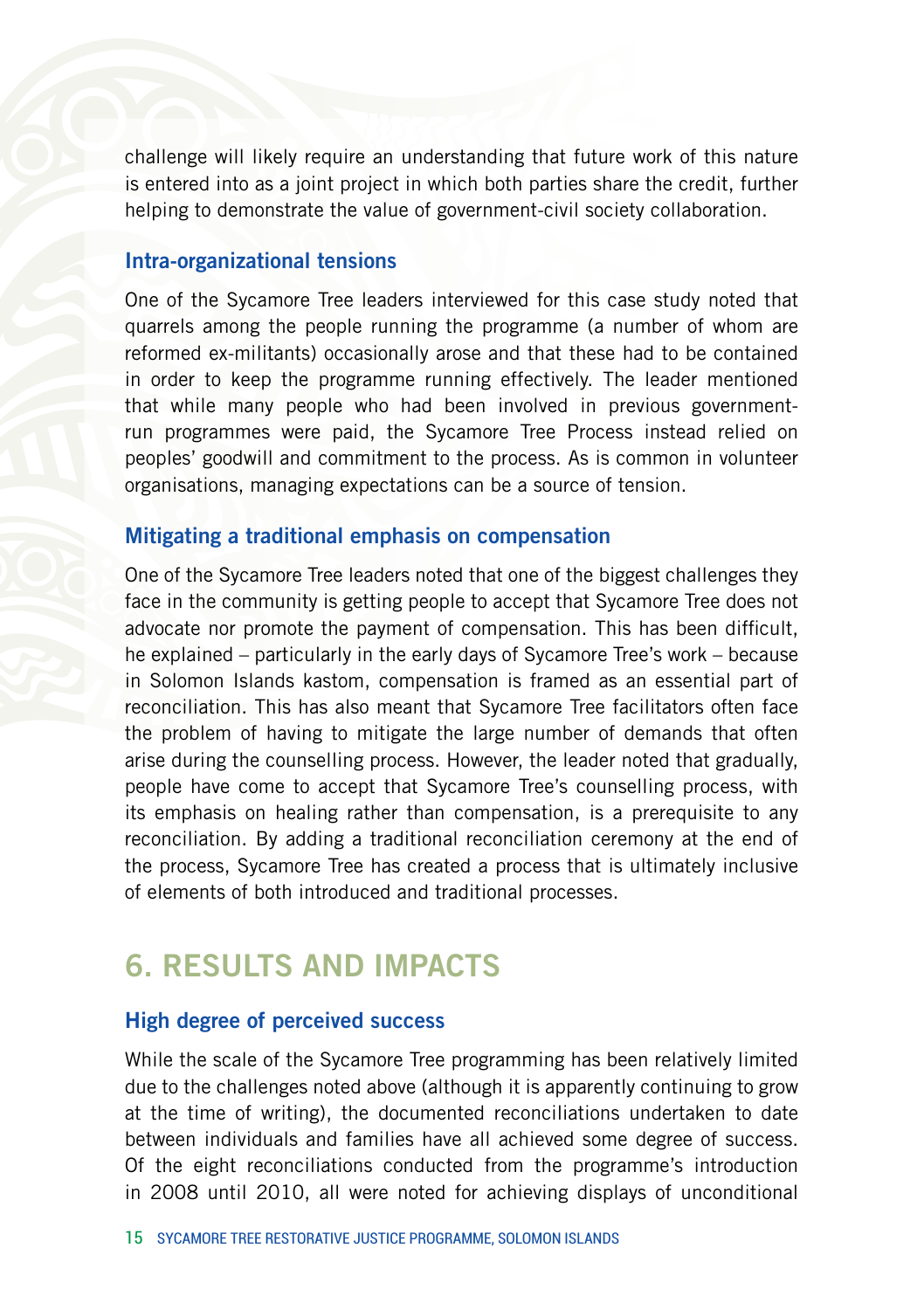forgiveness on the part of victims' families, and in all but two, unanimous community-wide acceptance of the remorse expressed by the offenders. In these two cases it was recorded that some witnesses from the community felt that the reconciliation "lacked genuine remorse on the offender's part" or that it was "not embraced fully by the victim's entire family"7. This relatively high degree of success supports the idea that such faith-based victim-offender reconciliation can indeed be employed effectively to smooth the return of exprisoners to their communities, and assist communities repair the damage caused by conflict and violence.

Similarly, the Sycamore Tree programme can point to a number of successful reconciliations between ex-combatants and communities in conflict-affected areas as further examples of its success. Indeed, all the reconciliations conducted of this sort resulted in reconciliations perceived as successful, with the possible exception of the Malaitan/MEF reconciliation that failed to draw the participation of key MEF figures.

#### **Shift of focus from compensation to healing**

Sycamore Tree materials describe the need to see justice through a different lens, describing their focus on restorative justice as "justice that heals". This emphasis on healing has helped remove the focus on compensation that had come to dominate reconciliation attempts in the Solomon Islands following kastom, which dictates that certain crimes warrant certain amounts of compensation. Instead, Sycamore Tree believes that demanding compensation does not resolve anything; in fact, as one leader explained, it just builds on the conflict and exacerbates the problems. The Sycamore Tree emphasis is instead placed on healing and restoring relationships, which is one of the focal areas covered in the counselling sessions. Sycamore Tree stresses that this can help avoid the emerging problem of commercialization of kastom in reconciliation processes.

In reconciliations conducted to date, Sycamore Tree teams appear to have been largely successful in supporting participants to make this transition away from a focus on compensation demands towards healing.

#### **Expanding space for negotiation between former warring parties/ Generating momentum for national reconciliation**

Sycamore Tree leaders note that reconciliations between communities around Guadalcanal and Malaita have opened up lines of communication between

<sup>7</sup> CSSI 2010, 12.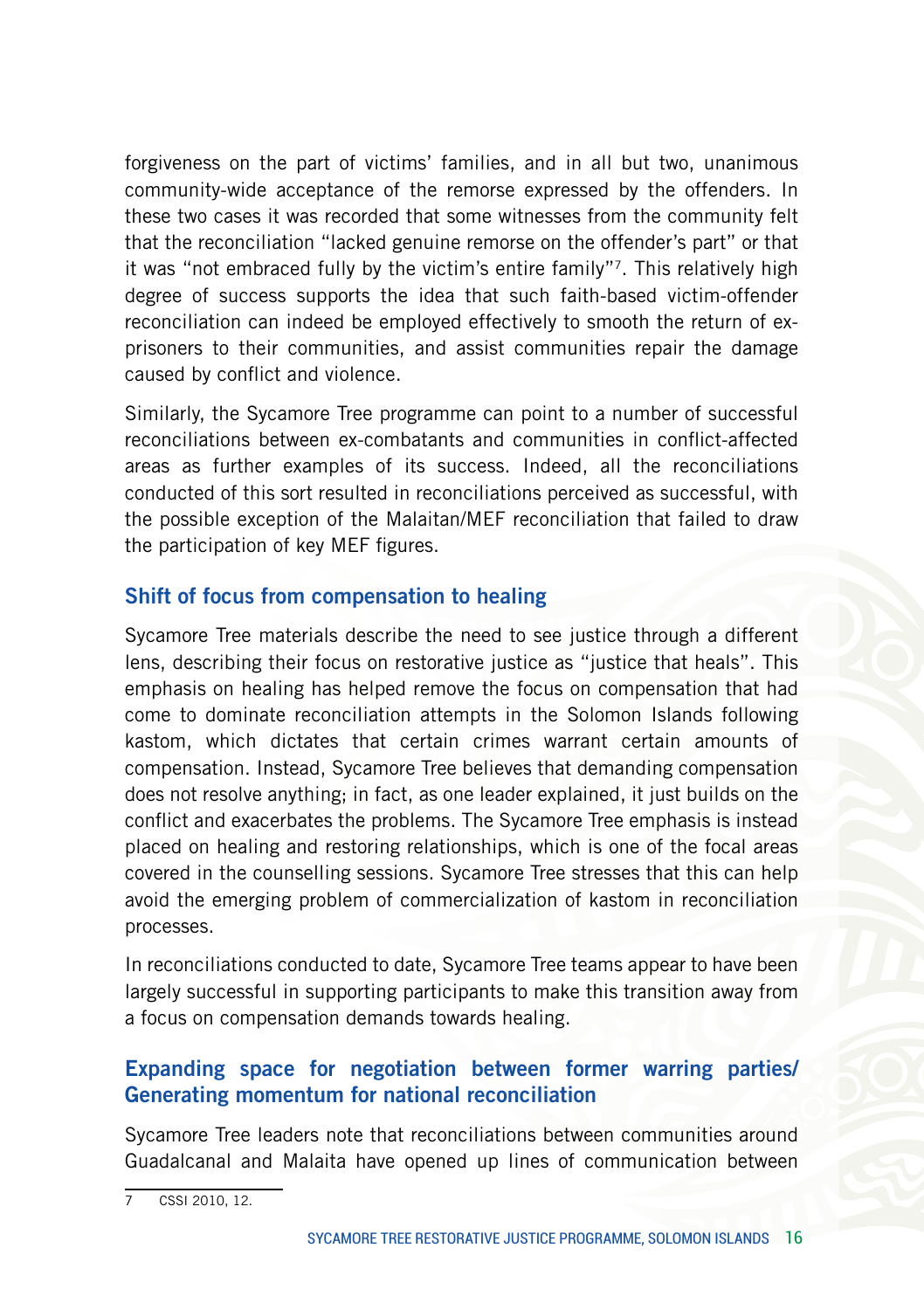these previously warring factions, creating possibilities for them to negotiate. While they note that it will take time for the country to completely heal, this represents a first step towards moving towards national reconciliation. Indeed, in April 2012 amid speculation that two warring factions were holding secret meetings, and fears of resurgent ethnic-related violence, members of the two sides issued a joint statement refuting the claims and specifically referring to the work of the Sycamore Tree. In the statement one leader said "I call on people making these false statements and spreading false information around to stop because you're not helping the good work Sycamore Tree has done in reconciling us."<sup>8</sup>

Sycamore Tree is also seen as helping to establish conditions for further reconciliation work. As one leader explained, Sycamore Tree's reconciliation work has "opened the door" for individual cases to begin to be sorted out, for example people from the Marau Islands negotiating with the Guale people over allegations of atrocity. Sycamore Tree leadership believes that given the achievements in reconciling warring factions, issues that remain between individuals can now be addressed.

#### **Providing a non-government alternative to reconciliation programs**

The MNURP national reconciliation program has at times faced challenges due to the fact that it is a government body. This has on occasion resulted in reduced goodwill from reconciliation participants, and unrealistic expectations relating to the capacity to provide financial incentives for involvement in reconciliation processes. As a church-auspiced body, Sycamore Tree is able to focus on the spiritual and healing components of reconciliation without these challenges.

Indeed, MNURP has come to recognise these strengths and has provided some financial support (for logistics) to Sycamore Tree programmes, demonstrating the value of government-civil society collaboration and its potential to achieve even greater impact on community reconciliation.

#### **Inclusion and support of former militant groups**

The 2010 CSSI report notes that Sycamore Tree's reconciliation outreach and workshops have reached all former combatant groups, including the highest levels of their leadership. While the report also notes that this does not mean that they had the support of all members of all groups, it does affirm that Sycamore Tree was able to garner the support of most former militant leaders.

<sup>8</sup> Solomon Star Ex-militants give warning of false info By Douglas Maraus April 2012 http://solomonstarnews. com/news/national/14210-ex-militants-warned-of-false-info Accessed on 28 August 2012.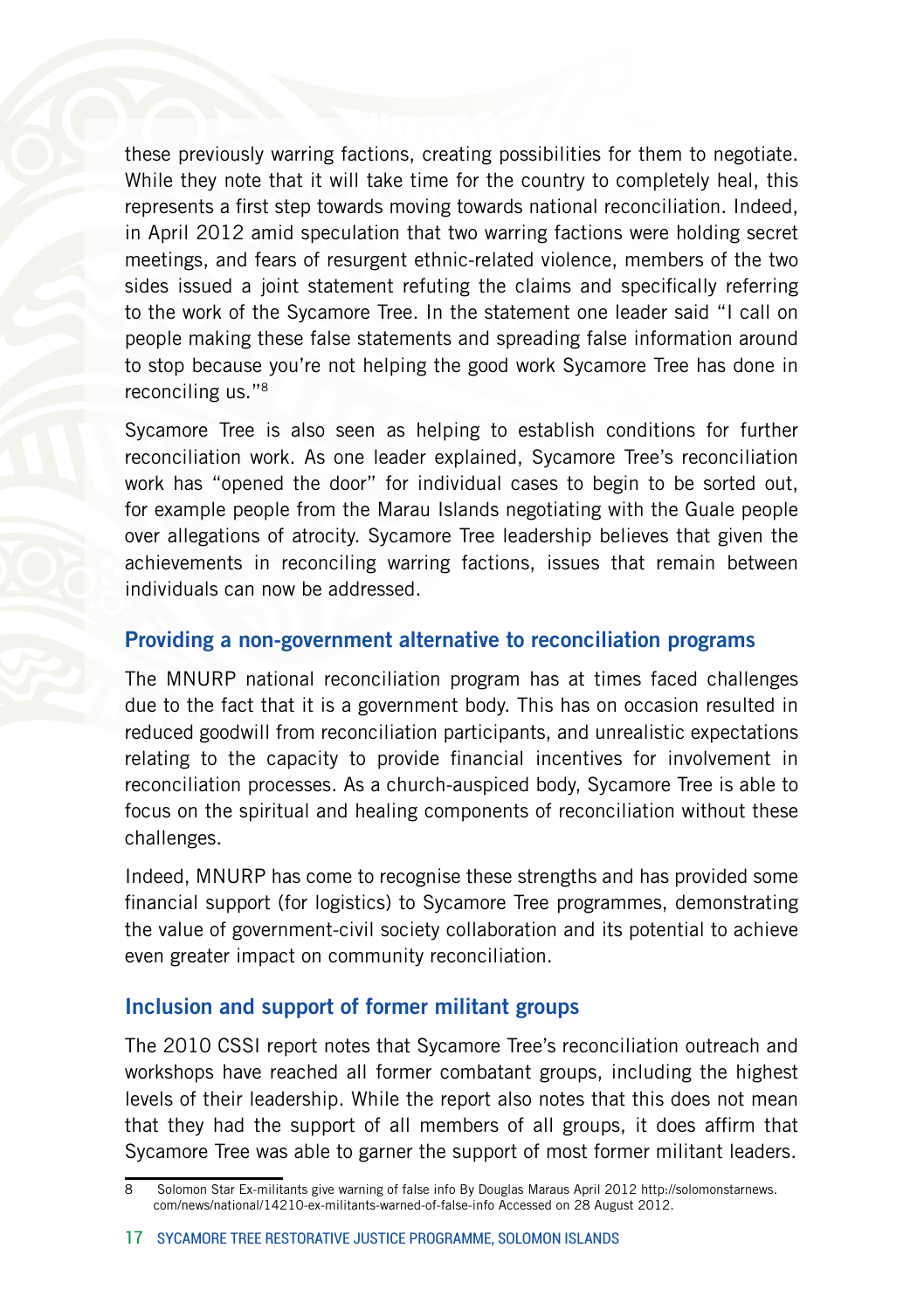## **7. TECHNIQUES AND VALUES**

Christian values of forgiveness, repentance and atonement are fundamental to the Sycamore Tree model. Indeed, the name Sycamore Tree itself references a Biblical story in which a tax collector, rich from cheating the community, climbs a sycamore tree in order to get a better view of Jesus. To the disappointment of the crowd, Jesus asks to stay at the tax collector's house, prompting the tax collector to announce that he will give money to the poor and repay four-fold anyone he has cheated. This act of voluntary restitution marks the sycamore tree as a symbolic site of reconciliation through acknowledgement of one's own wrongdoing, and willingness to take action to repair the damage – principles that would become the foundation of the Sycamore Tree programme.

Drawing further inspiration from the Old Testament, Sycamore Tree training materials note that the Old Testament book of Leviticus describes much of what is today known as "restorative justice", with stories demonstrating that God's ultimate goal is to restore relationships with those who have transgressed, rather than simply enforcing punishment. Indeed, faith in God is considered a central requirement that must be shared by both parties undergoing reconciliation, with Christianity used as a uniting factor. As one Sycamore Tree leader explained, in order for reconciliation to come from the heart, both parties need to return to a mutual understanding of their relationship with the Creator, which will enable them to relate to one another as well in recognition of their shared origins. Sycamore Tree training materials also clearly articulate the fundamental importance of religion: "This is a faith programme – with no faith, there can be no reconciliation", a programme brochure notes. This is demonstrated quite clearly in a written account of a Sycamore Tree

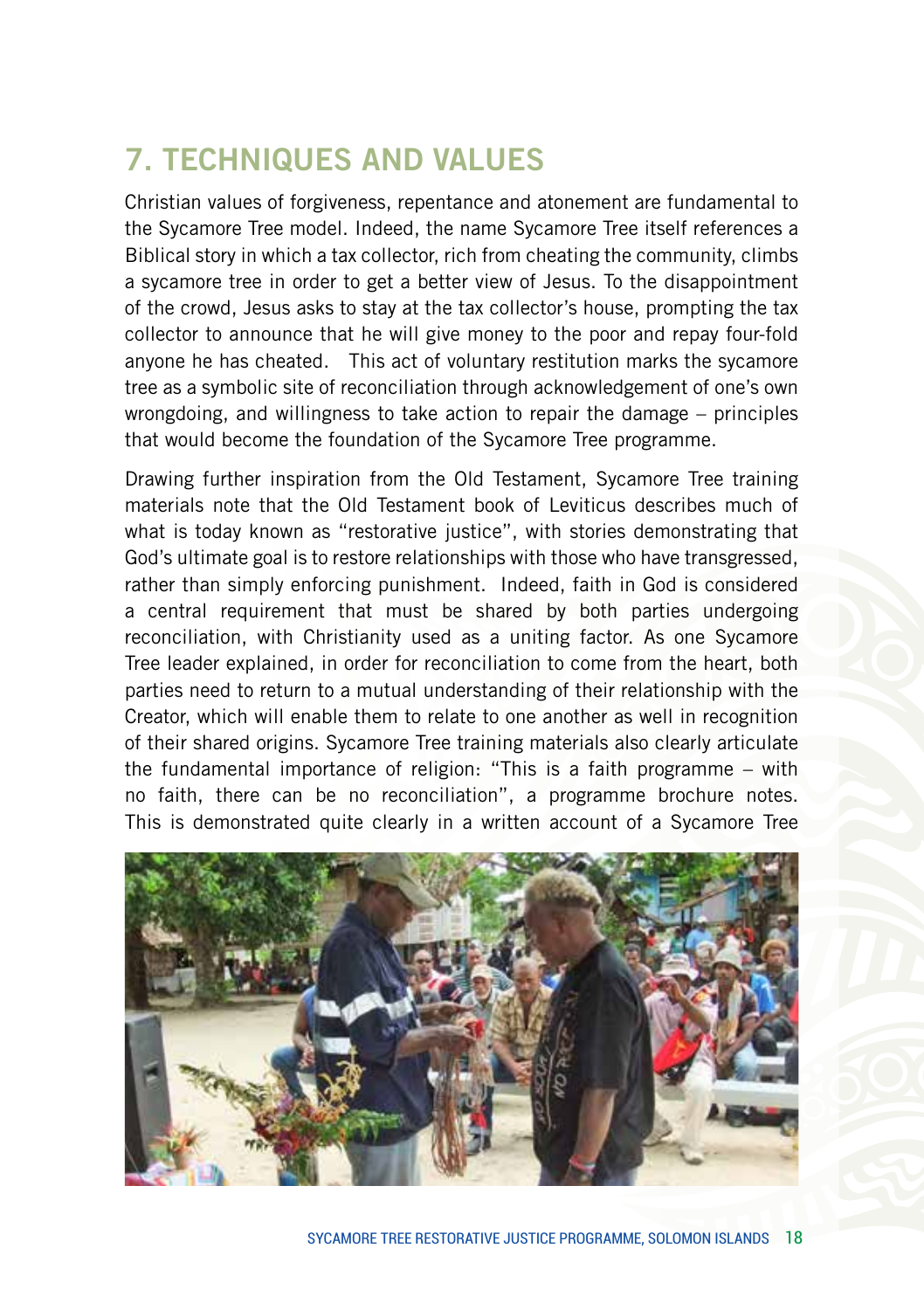reconciliation between MEF and IFM leaders held in Malaita, in which one of the MEF leaders reportedly announced to his former adversary, "God forgave us so I must give you my forgiveness".

An important part of this process is counselling the offender so that they can begin to articulate and take responsibility for what they have done wrong. This is fundamental to Sycamore Tree's model, as training materials note that if the alleged offender maintains innocence, "there can be no restorative process". Indeed, for Sycamore Tree, restorative justice must begin with a clear understanding that harm has been done and must be addressed. However, rather than focusing solely on the offender, Sycamore Tree reconciliation also brings in the victim, considering the central role that they also must play in a restorative process. In the Sycamore Tree model, while offenders must take responsibility for their actions, victims are required to take responsibility for their feelings.

Sycamore Tree leadership emphasises the importance of winning the 'hearts and minds' of the communities in which they conduct their reconciliation work in order to increase its chances for success. They noted that having the facilitators eat, sleep and live with the people in their homes rather than renting guesthouses or commuting helped them to get the people to open up and accept them as neutral and impartial. It was also said to be helpful that Sycamore Tree facilitators were volunteers, without external funding or direct ties to the government, which meant that they were not seen as 'big men' by the villagers. The leadership explained that this helped foster an atmosphere of trust and openness, as well as removing any expectations of 'big money' that might motivate people to participate seeking only compensation.

Finally, and as noted above, Sycamore Tree reconciliations make use of customary ceremony, albeit while working hard to disconnect kastom ceremony from ideas of compensation, payment, or demand.

## **8. LESSONS LEARNED, OUTSTANDING ISSUES AND QUESTIONS**

#### **The effectiveness of restorative justice**

The Sycamore Tree programme has helped to usher in what they consider a "different way of thinking about crime" – one that gives the victim a central role, in contrast with the punitive system that focuses on the offender's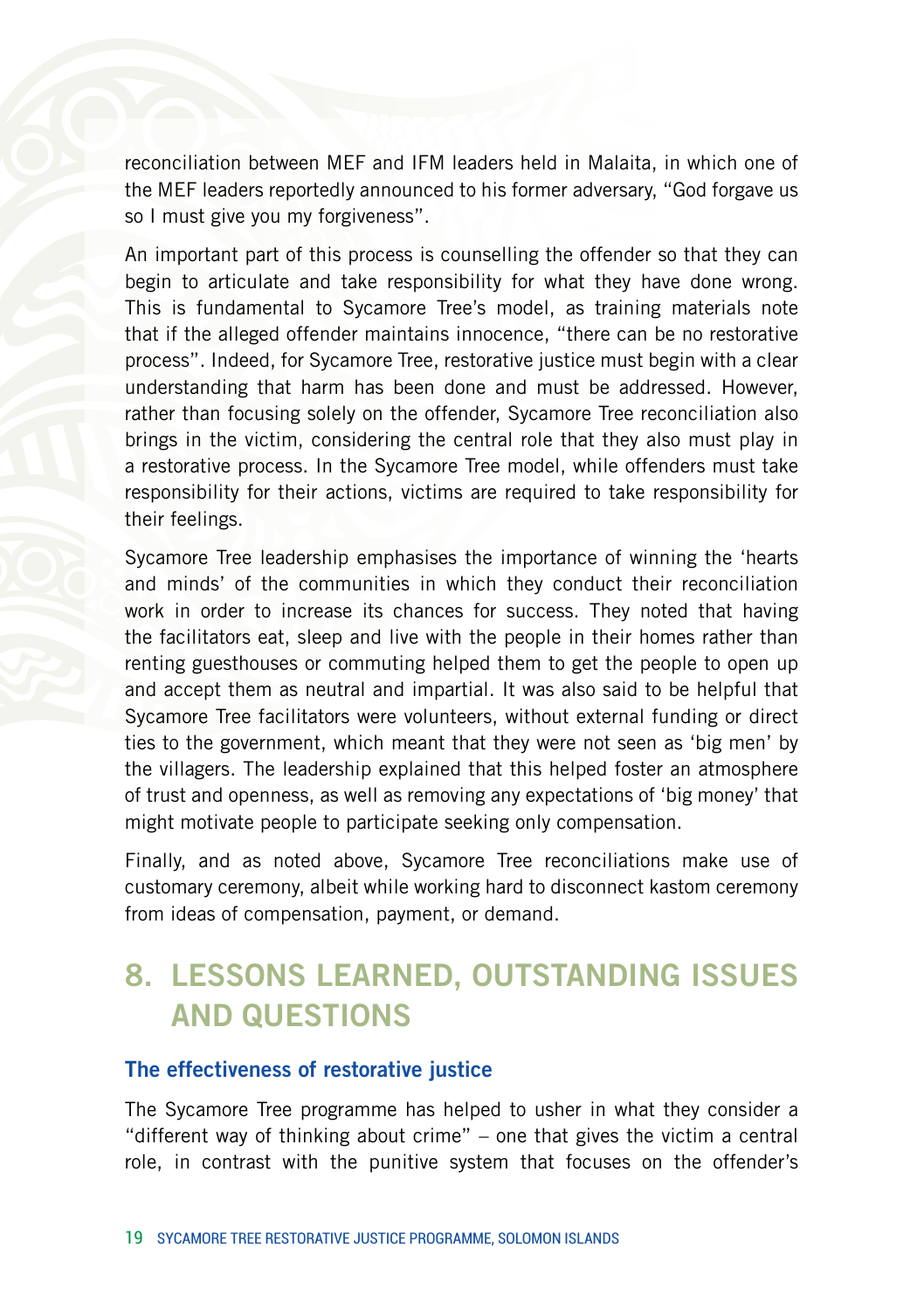transgressions against the state. What the Sycamore Tree programme has arguably proven is that in Solomon Islands, restorative justice principles of rebuilding relationships and undertaking a joint process of healing can have more far-reaching effects towards achieving reconciliation – including national reconciliation – than a process that focuses solely on retribution and punishment. Sycamore Tree attributes this to the centrality of Christian faith to Solomon Islands society, as well as the importance of kastom and its traditional focus on maintaining social fabric. Indeed, the popularity of this style of process among Solomon Islanders may stem from the fact that, in contrast to the punitive and adversarial modern legal system, the restorative justice approach more closely aligns with traditional kastom processes in which broader outcomes for all involved are taking into account during the process. Building on Sycamore Tree's success, one of the programme's longer-term goals is to convince the SIG of the importance of integrating restorative justice principles into the national justice system, particularly in terms of sentencing. The extent to which this has been successful remains an outstanding question, though evidence of SIG support for the Sycamore Tree programme's reconciliation work through funding grants from the MNURP is promising.

#### **The importance of 'insider partials' and identity**

A CSSI report assessing the impact of the Sycamore Tree programme's reconciliation work noted that engagement with former militant groups – particularly the MEF – was greatly enabled by having former commanders

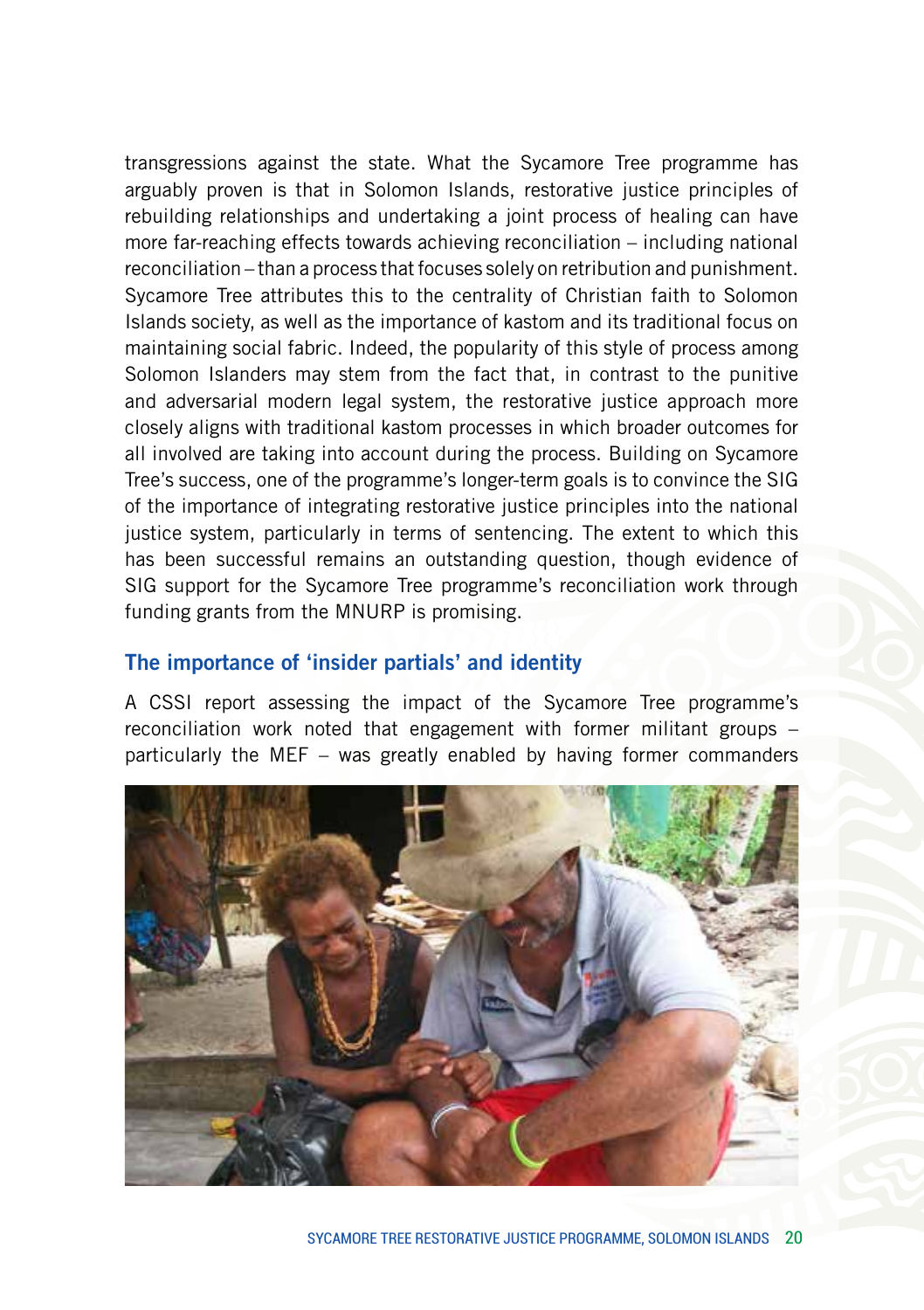'on board' and actively involved in the reconciliations. While contemporary conflict resolution practitioners continue to debate over the use of such 'insider partials' as opposed to adhering to the traditional Western values that espouse neutrality and impartiality, it would appear that in the Solomon Islands context, which places a great deal of importance on wantok relationships, the involvement of insider partials, including former combatant leaders, was instrumental in Sycamore Tree's success in reconciling former militant groups. Conversely, clan or ethnic identity could also prove a barrier to acceptance. For instance, a prominent Malaitan in the Sycamore Tree programme noted that he felt uncomfortable about conducting reconciliation work in Guadalcanal communities given his ethnic background. Such observations underscore the importance of ethnic and clan loyalties in the Solomon Islands, and the need to ensure they are leveraged appropriately in conflict resolution processes.

#### **The importance of community**

While the international model from which the Sycamore Tree programme is drawn focuses solely on reconciling offenders with victims, in the Solomon Islands context, it was quickly determined that acceptance and participation of the community at large was vital for the reconciliation to be considered complete. As the father involved in the reconciliation for his son's death explained, when a death occurs in Melanesian society, the entire community is affected. In order to ensure that that this inclusive aspect of the program can be achieved, the Sycamore Tree process is designed to gain the trust of everyone involved before reconciliation takes place. This has often included the successful use of 'insider-partials' with ex-members of the different factions becoming trained and participating as part of the Sycamore Tree team itself, helping to gain the trust of all participants in the Sycamore Tree process.

#### **Incorporating introduced models with traditional processes**

The success of Sycamore Tree's programming in the Solomon Islands context demonstrates the importance that both introduced and traditional processes can play in promoting reconciliation. The first part of the Sycamore Tree programme – the prisoner/victim counselling – is introduced, based directly on the international training guide established by PFI. It represents a proven model built on widely recognized psychosocial counselling principles that has been brought to the Solomon Islands by facilitators trained in its administration in prison populations. However, in Solomon Islands, it was recognized early on that this must also be coupled with a second traditional reconciliation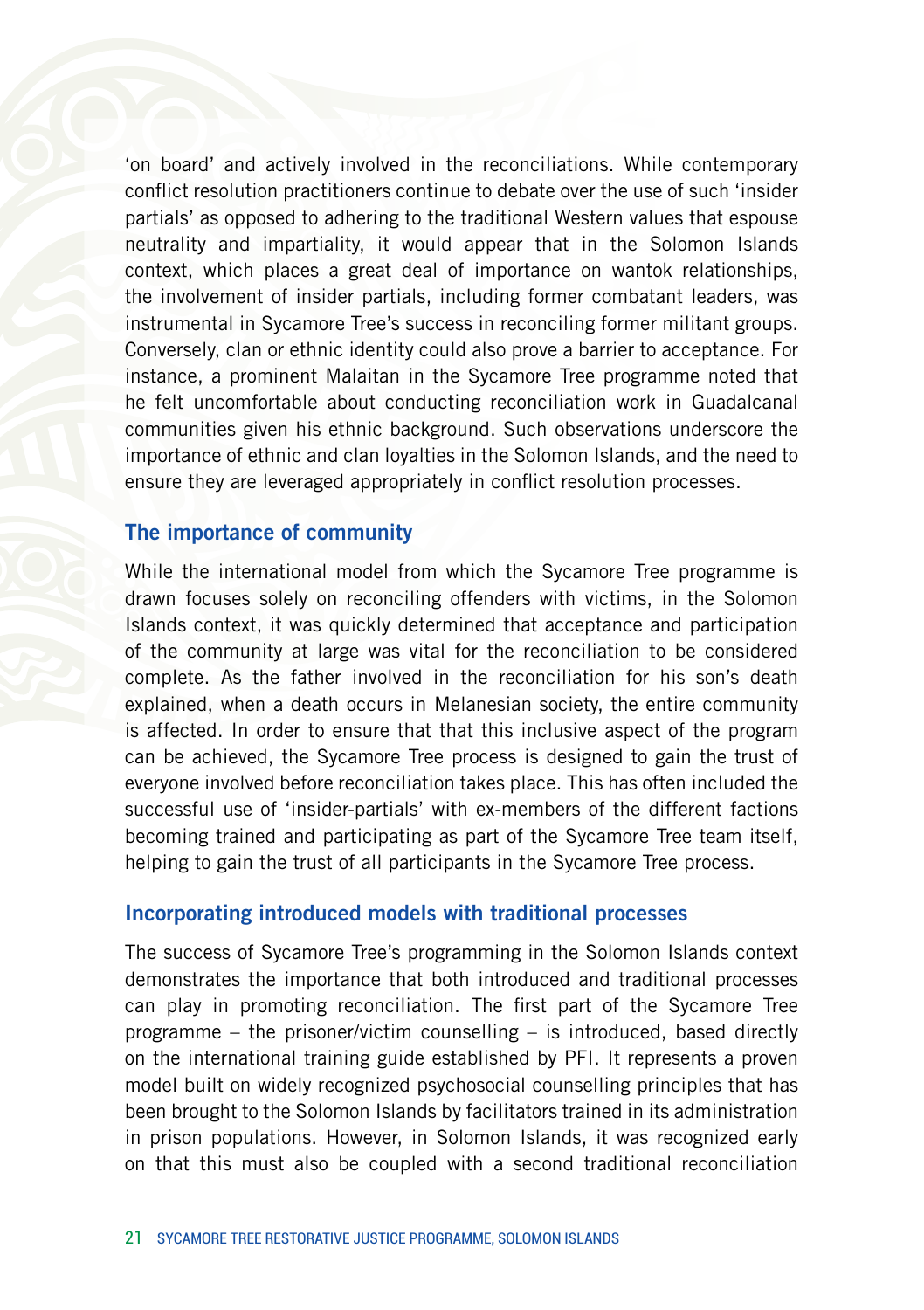ceremony that more closely adheres to kastom in order for the reconciliation to be considered complete and accepted by the broader community. What became clear was that neither ceremony alone would have been sufficient; instead, a careful balance and incorporation of the two styles became the hallmark of the Sycamore Tree process.

#### **Inclusion of women**

Thus far it appears that there has been relatively limited involvement of women in Sycamore Tree reconciliations or operations despite their high level of victimisation during the Tensions. Female Sycamore Tree volunteers have assisted in counselling in urban setting, but have not participated in work outside of these areas. While this situation is understandable given the early Sycamore Tree focus on ex-combatants, the question of participation of women becomes more pressing as Sycamore Tree work expands. Women are often excluded in post-conflict processes for want of appropriate and adequate mechanisms to support their involvement. If the Sycamore Tree in Solomon Islands seeks to further broaden the reach of its reconciliation work it will have to more thoroughly and adequately address the participation of women.

#### **Balancing community vs. individual reconciliation**

While the Sycamore Tree model was developed using group counselling at its core, in some places where communities were particularly fragmented by the conflict, the leadership determined that a different, more individual approach was required. One leader explained that when families within a community are still unable to talk to each other and regroup it was determined that one-onone counselling was needed to help rebuild relationships on an individual level before the community could be brought together as a group. This was particularly important in some areas of Solomon Islands, where there are not only deeply fragmented intra-communal relationships, but also a high level of mistrust of government, RAMSI, the RSIPF, and even some church organizations. As such, the Sycamore Tree leadership sees a need to modify the process to adapt to this more individual-based model in instances where it is necessary to rebuild personal relationships as a precursor to broader community reconciliation.

#### **Gauging long-term success**

While high degrees of perceived success were noted immediately following reconciliations, there has been limited follow-up in the years since reconciled prisoners were released into their communities. This makes assessing the long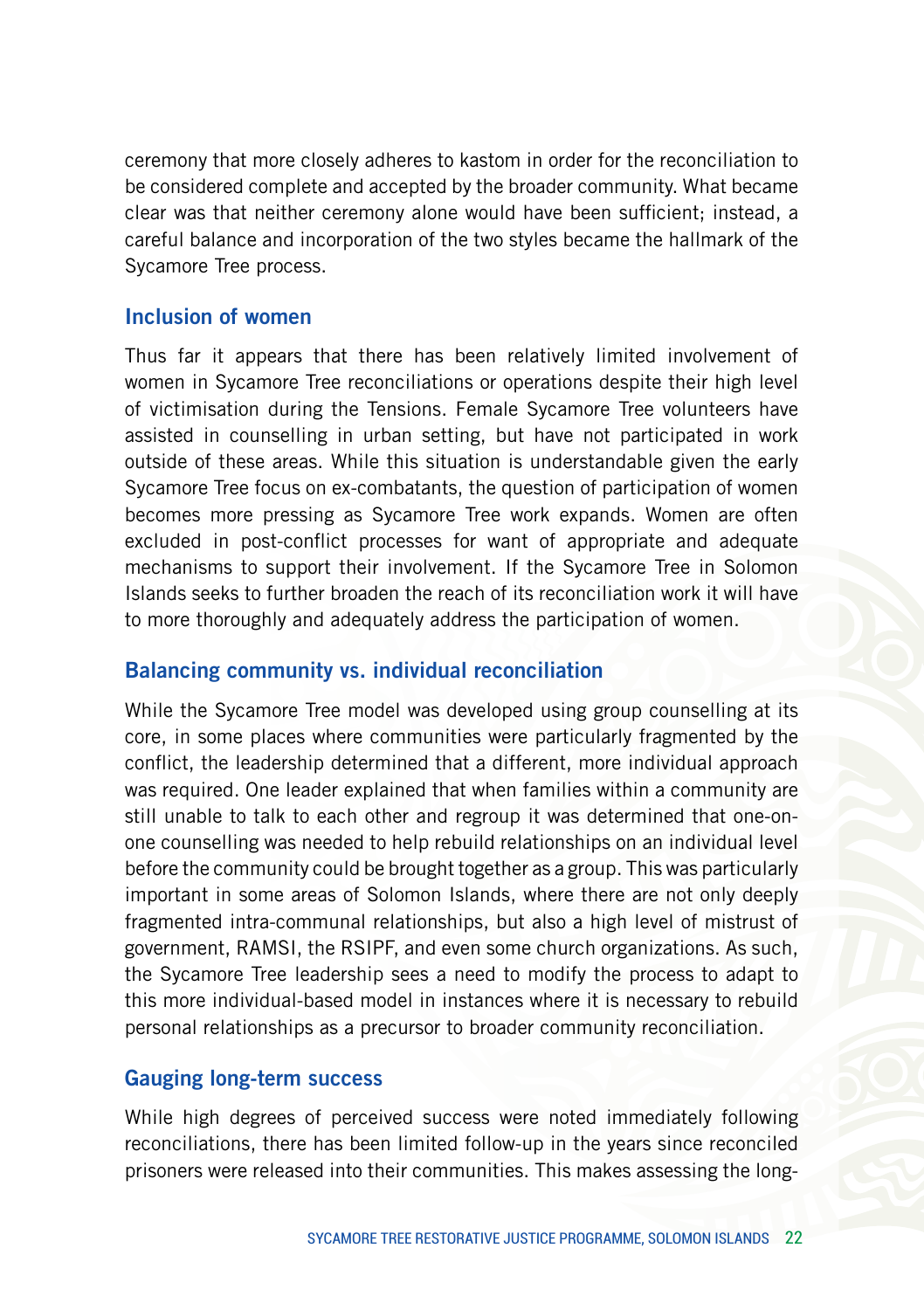term success of the programme difficult. It would be helpful to follow up with prisoners rehabilitated under the Sycamore Tree programme to see how fully they have been able to reintegrate into their communities and whether any animosities or tensions have arisen between them and victim families or the broader community to determine whether the model needs adjustment to take into consideration longer-term reconciliation needs and issues.

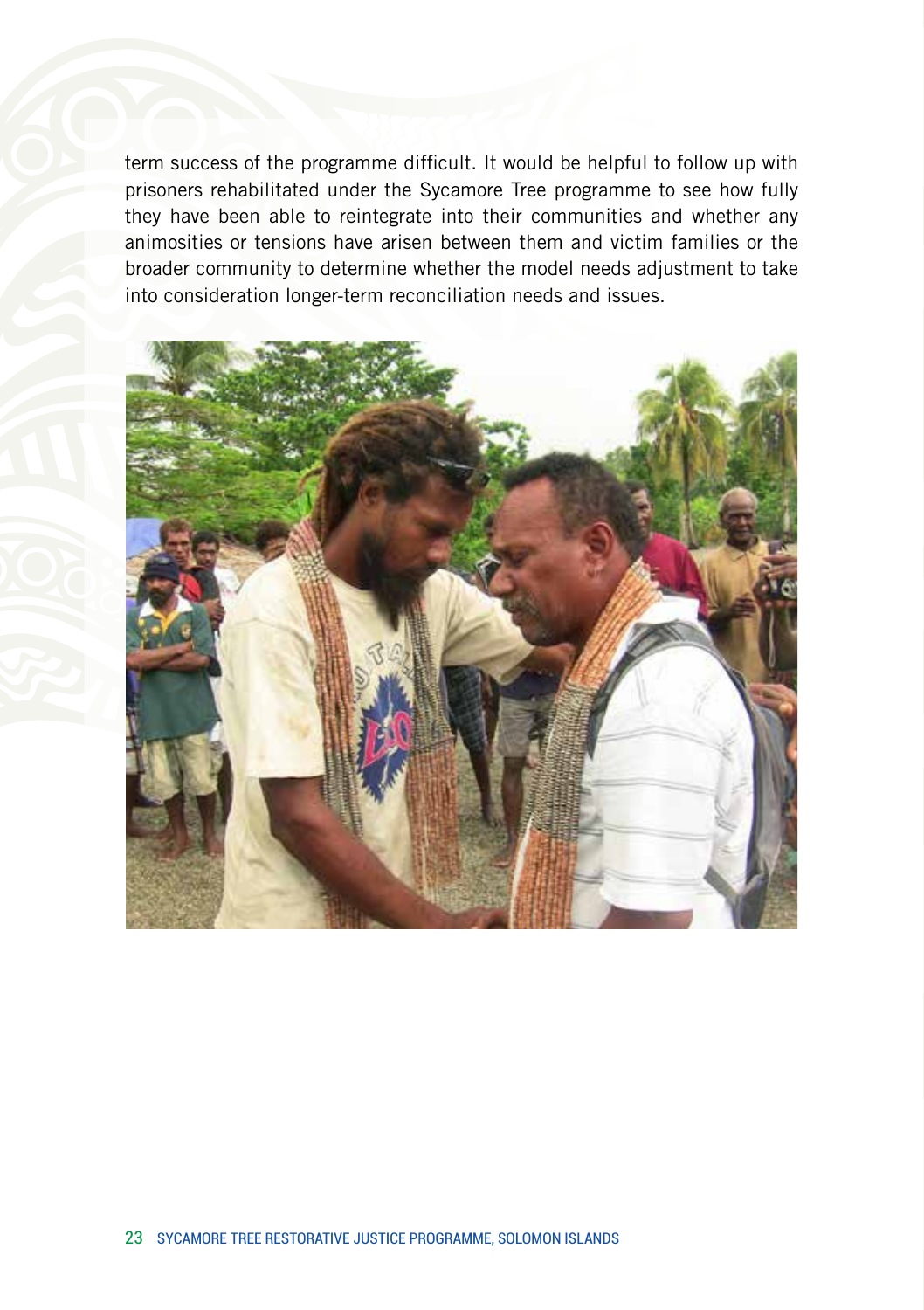